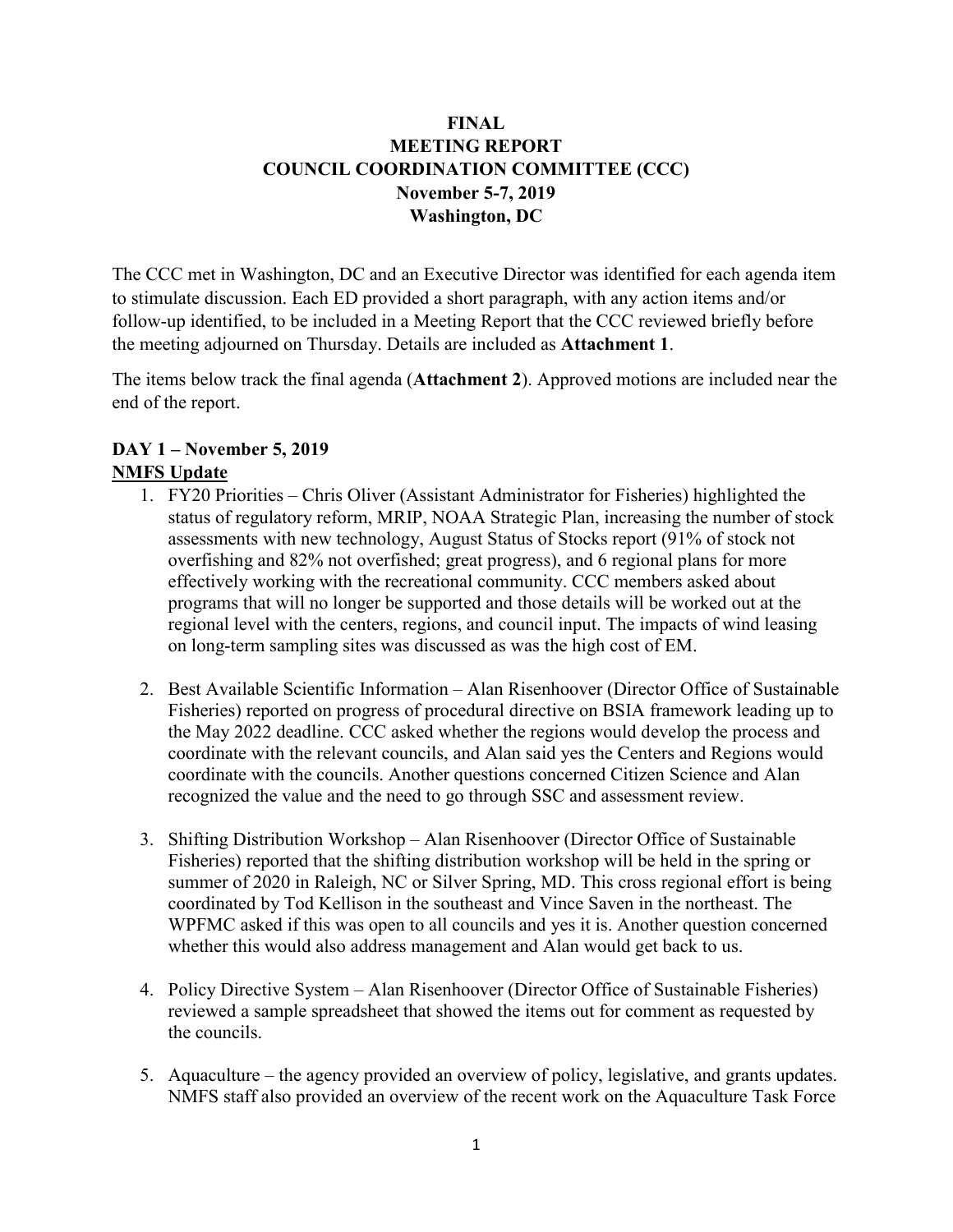Strategic Plan that including the Science Planning, Regulatory Task Force, and the Draft Outline that is out for comment through November 8, 2019. David O'Brien (Deputy Director, NOAA Fisheries Office of Aquaculture) provided an overview of the goals of the Regulatory Work plan; NOAA's aquaculture grant award; Legislation, and next steps for public comments on the Aquaculture Regulatory Task Force. The Agency is still appealing the Gulf lawsuit decision.

A Committee member suggested that a presentation on the Regulatory Task Force Plan outline will likely be requested by individual Council's since the comment period ends soon. The CCC decided not to provide a consensus statement at this time on the outline but instead allow individual Councils to comment on the Aquaculture Regulatory Task Force Plan outline.

- 1. Action Items and or Follow-Up Identified:
	- a. NMFS will maintain a spreadsheet for NMFS/Council use in tracking document that are out for comment.
	- b. NMFS to check whether the Shifting Distribution Workshop would also address management issues.

#### **Legislative Outlook & MSA Reauthorization**

Dave Whaley, Council Consultant, provided an overview on legislation of interest, prognosis and actions so far for MSA Reauthorization in the 116th Congress. Additionally, Dave provided an overview of new legislation in the 116th Congress, hearings and round-table discussions that have been held this year, and other current issues of interest. An update is provided in his monthly reports, which have been well received and appreciated by the councils. Dave also noted that the legislative working paper is important and helpful to congressional staff.

Staff for the House Natural Resources Committee, Lora Snyder (D) and Bill Ball (R), provided a brief update on House activities and upcoming legislation. Bill noted that the sticking points for the committee have been on the issues of forage fish and shifting environment and changes in distribution. Laura noted that Congressman Huffman intends to hold roundtable discussions on MSA in all regions and hear from all stakeholders. These roundtables, which are organized by the Congressman's office, are announced a week in advance. The Congressman intends to release a draft bill in the spring. She further noted that in addition to shifting fish distributions, the Committee was also interested in addressing illegal fishing and human trafficking.

1. Action Items and or Follow-Up Identified: None.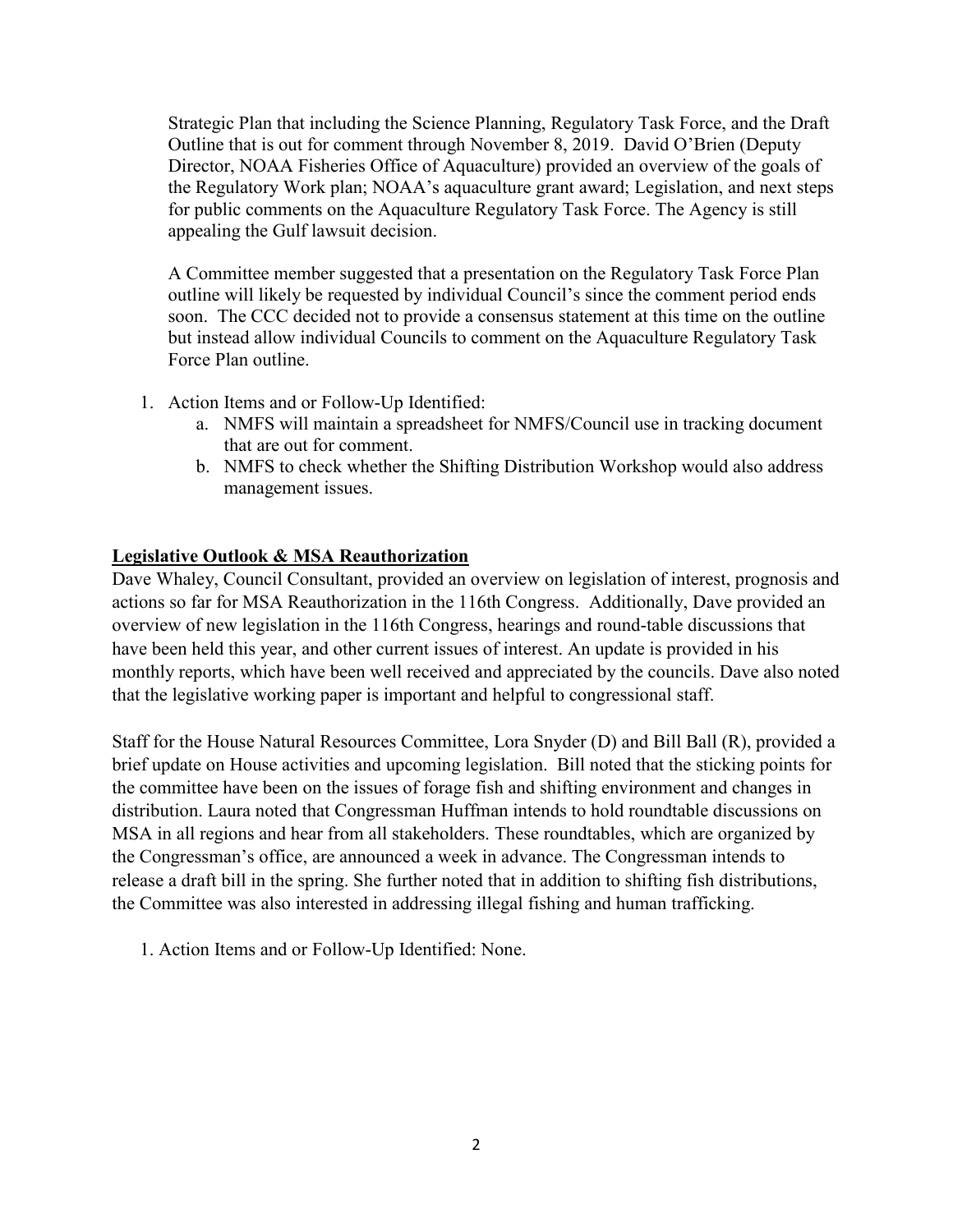# **Legislative Work Group (LWG) Report**

Dave Witherell, Executive Director NPFMC, gave a report of the CCC Legislative Work Group (aka Legislative Committee, or LC). The LC made several recommendations to revise the CCC Legislative Working Paper:

- Create an Executive Summary
- Add a new topic Timing for FMP Revisions
- Reorganize topics into 3 categories: Science and Data Issues, Fishery Management Issues, and Council Process and Authority.
- Add additional language to describe impacts on requiring a higher probability of rebuilding
- Revise the consensus statement for forage fish
- 1. Action Items and or Follow-Up Identified: The CCC passed three motions (detailed wording included near the end of this report):
	- a. To approve the LC recommendations to revise the working paper with creation of an Executive Summary, addition of a new topic "Timing for FMP Revisions", and organization of topics into three categories – with the clarification that there is not prioritization of topics within each category. **See Motion #1.**
	- b. To conditionally approve the LC's additional descriptive language on a higher probability of rebuilding under the Stock Rebuilding topic. The 'conditional' language was included to allow the PFMC as a whole an opportunity to review the wording, and offer up any revisions for consideration at the next CCC meeting. **See Motion #2.**
	- c. To conditionally approve the LC's recommended revised consensus statement for forage fish. **See Motion #3.**
- 2. A revised working paper will be posted for review at the May CCC meeting.

#### **Roundtable Discussion**

A Congressional Roundtable was included in the CCC agenda to give Congressman Huffman an opportunity to receive input from the CCC on the reauthorization of the Magnuson-Stevens Act. Unfortunately, the Congressional schedule did not allow the Congressman to attend the meeting.

1. Action Items and or Follow-Up Identified: None.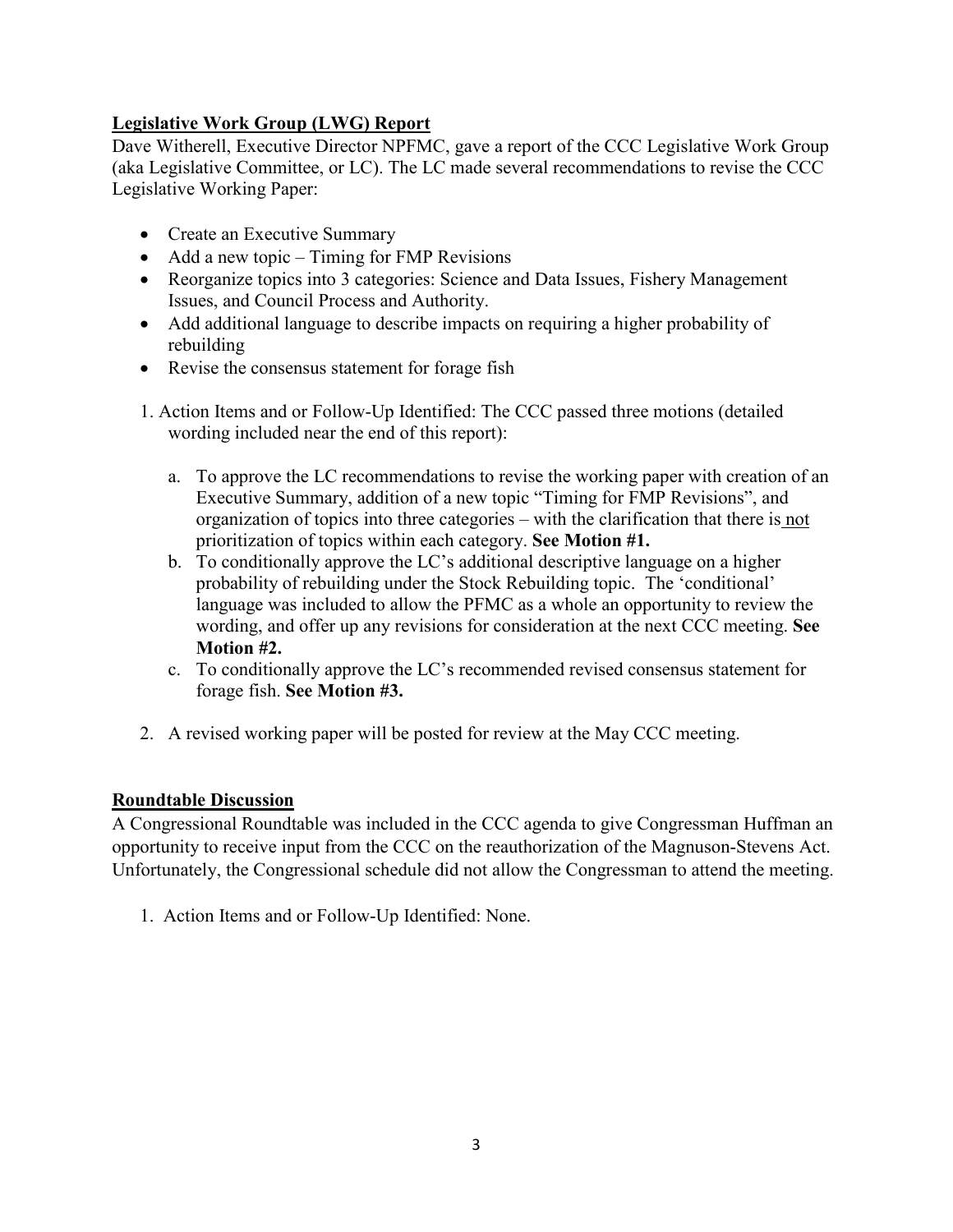#### **DAY 2 – November 6, 2019 Modern Fish Act Sec. 102 – Fishery Management Approaches for Recreational Fisheries**

The Modernizing Recreational Fisheries Management Act of 2018 (MFA) was signed into law on December 31, 2018. Section 102 of the MFA amended the Magnuson-Stevens Fishery Conservation and Management Act (MSA) to explicitly grant Regional Fishery Management Councils (Councils) the authority to use fishery management measures in managing recreational fisheries such as extraction rates, fishing mortality targets, harvest control rules, and traditional or cultural practices of native communities. Section 102(a) specifies that in addition to having the authority to use these fishery management measures, a Council must comply with the standards and requirements under MSA section 302(h)(6), to develop annual catch limits for each of its managed fisheries that may not exceed the fishing level recommendations of its scientific and statistical committee or the peer review process. The Council must also comply with sections 301(a) (National Standards for Fishery Conservation and Management), 303(a)(15) (annual catch limits and accountability measures), and 304(e) (rebuilding requirements), and other applicable provisions of the MSA.

Councils around the country have adopted successful fishery management measures in recreational fisheries consistent with the MSA and under the NS1 framework. The presentations included examples that can serve as a valuable source of information for Councils that are considering revising their approaches for managing the recreational fisheries under their authority:

- Chris Horton (senior Director, Midwestern States/Fisheries Program) will cover the recreational perspective.
- Toni Kerns (Director, Interstate Fisheries Management Program Oversight & Policy Development) will cover Atlantic cobia management and how the states are using flexible measures to constrain catches to their quotas.
- Mike Burner (Deputy Director, Pacific FMC) will cover efforts on the west coast to rebuild rockfish stocks.
- Julia Beaty (Fishery Management Specialist, MAFMC) will describe the recreational reform initiative/black sea bass conceptual model the MAFMC has been working on.

CCC members asked questions; Mel Bell, SAFMC, asked Chris Horton about the private recreational sector's thoughts on seasons similar to those used for game and freshwater management. Chris responded that as private recreational fishing effort continues to increase, seasons will need to be considered; need to balance the amount of time open to be acceptable to anglers realizing that can't allow fishing all year. Gregg Waugh, SAFMC, asked Chris Horton about private recreational anglers reporting to be more accountable and to address shortcoming with MRIP for South Atlantic EEZ species. Chris responded that with time and outreach, they will report especially if they see better management as a benefit of reporting.

In response to a question, Toni Kerns indicated that they set the cobia quotas for a 3 year block of time and they will examine how well regulations have performed at the end of the 3 year period; this does not prevent an individual state from implementing additional regulations if they go over their state quota in one of the years.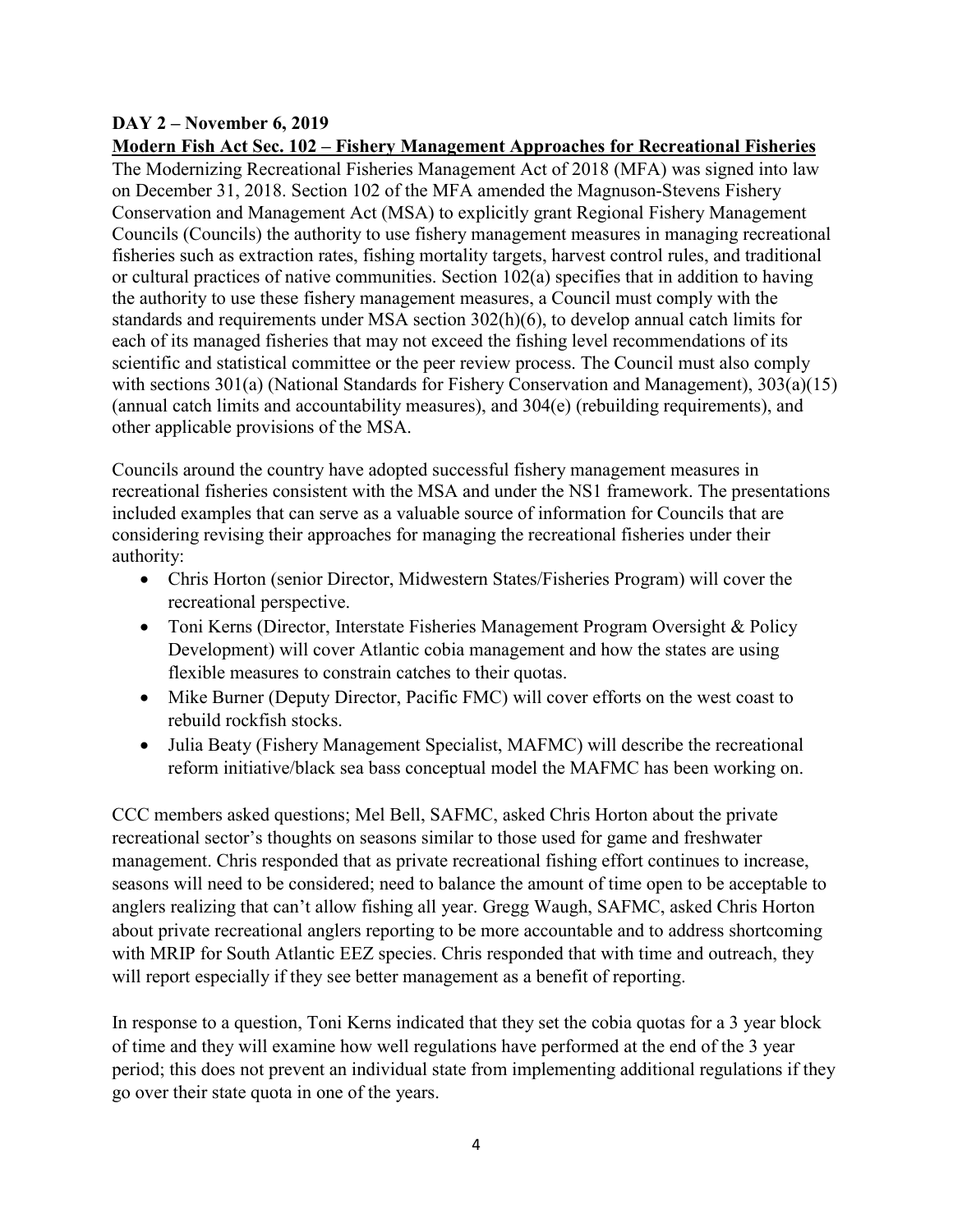Mike Burner was asked about their specification of ACL as a SPR value. Mike stated that this action predated the latest amendments to the act and they converted their ACL = SPR of 77.7% to a weight equivalent and used the weight to compare catches to the ACL. In response to another questions, Mike indicated that use of descender devices and monitoring allowed them to obtain a depth-based credit on discard mortality in the stock assessment and noted that Washington and Oregon require use of descenders in state waters and their use is also required in federal waters off Washington and Oregon.

- 1. Action Items and or Follow-Up Identified:
	- a. NMFS will provide the section 102 report prior to the next CCC meeting in May 2020 and an item will be added to the agenda to include a discussion of the Modern Fish Act and the report.
	- b. NMFS GC will also review the legal case (Oceana vs Pritzker) identified by Tom Nies for its relevance to increased flexibility in federal recreational fisheries management.
	- c. Jessica McCawley suggested that South Atlantic and Gulf Councils form a working group to look at flexible management options. The Gulf Council agreed this would be a productive approach.

#### **When/How to Address Allocations with Assessments Based on New MRIP Data**

The MAFMC, GMFMC, and SAFMC briefly described when/how they plan to address allocations with assessments based on new MRIP data; materials included in the briefing book. The NEFMC gave a verbal update on their plans to address new assessments with the new MRIP data. This agenda item was suggested by recreational interests because they are hearing different things from different Councils. This can be especially confusing on the east coast where fishermen may cross 3 or 4 Council areas.

- 1. Action Items and or Follow-Up Identified:
	- a. The MAFMC is not yet looking at changes to allocations.
	- b. The SAFMC will address allocations as they get new stock assessments based on the new MRIP data. If they use the existing formula and simply update the data, then a framework or regulatory amendment would be possible. If on the other hand, they develop a new formula, then a plan amendment would be necessary.
	- c. The GMFMC is in the process of dealing with this in their latest red grouper assessment. The Council will be deciding whether to use the existing allocation formula and simply update the sector allocations with the new data (this could be done through a framework or regulatory amendment) or whether they will modify the underlying formula/method to specify allocations (this would require a plan amendment).
	- d. The NEFMC has 2 allocations for 2 stocks. Their current plan is to use the new catch data with the existing formula and update the allocations via a framework.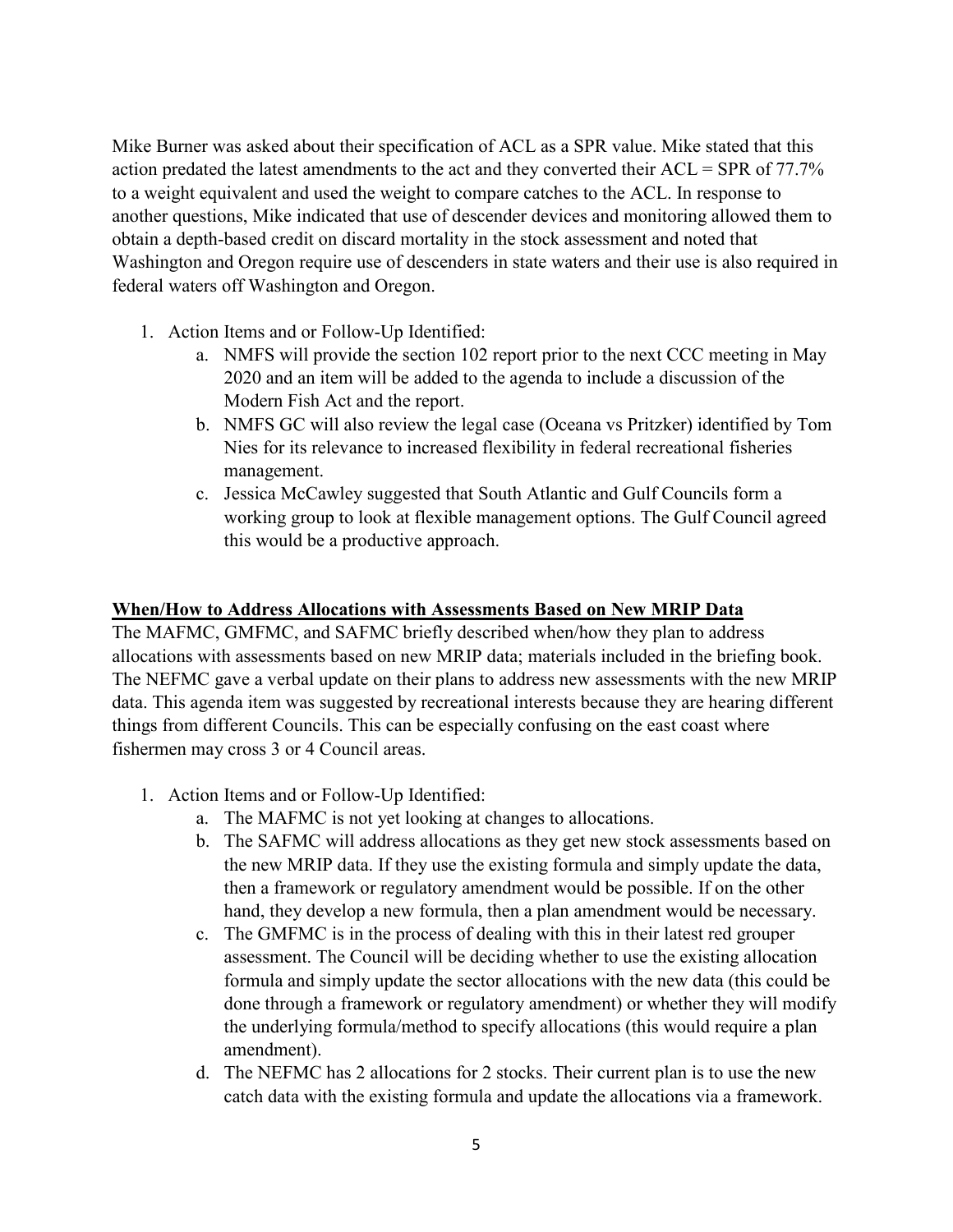#### **NMFS Science Enterprise Updates**

Cisco Werner (Director of Scientific Programs and Chief Science Advisor) provided a summary presentation on NMFS' next generation data acquisition plans including the expanded use of unmanned observation systems, eDNA, and artificial intelligence to create the next generation of data to support stock assessments. The new survey instruments are promising but require more testing and development to operationalize these experimental techniques. The agency plans to invest in greater analytical capabilities necessary to support new data collection approaches and is collaborating with other federal agencies to address near term needs. Vision and strategy documents will be produced to evaluate internal organization structure to advance research and innovation within the agency.

A case study was presented using Pacific Cod where a combination of warm water and changes in the food web led to poor recruitment. Cisco explained how the use of 'shadow assessments' as an experimental tool can improve understanding of environmental changes affecting fish stocks. The shadow assessments incorporate environmental information and can be run in parallel with current stock assessments to improve our understanding of how stock assessment outcomes would change if additional environmental information was incorporated.

Cisco also stated that NOAA Fisheries continues to support electronic reporting. He noted that a MAFAC Recreational Fisheries Task Force was approved to provide expert advice to MAFAC and NOAA on generation, delivery, and use of electronic reporting in fisheries management. The Task Force will identify and prioritize data gaps, identify goals, and provide recommendations to NOAA Fisheries on how these goals could be achieved.

1. Action Items and or Follow-Up Identified: None.

#### **Biodiversity Beyond Natural Jurisdictions (BBNJ)**

Evan Bloom (Acting Deputy Assistant Secretary for Oceans and Fisheries, State Department) discussed the reason for this initiative, the US position, the status of discussions, and expected next steps. The 4<sup>th</sup> Session is coming up in April 2020; more than 20 agencies participate in developing the US position with a large group from NOAA. Evan outlined the 4 thematic areas in the implementing agreement under the Law of the Sea: (1) Area Based Management Tools – MPAs on the high seas and deep sea mining; (2) Marine Genetic Resources; (3) Environmental Impact Assessments; and (4) Capacity Building and Transfer of Technology. A CCC member suggested it would be best if existing regional bodies took action and Evan agreed. Another suggested that if overfishing is an issue, adopt US management provisions and Evan said this is consistent with the US position. A CCC member asked if NOAA was working closely with the State Department and Evan and Sam Rauch said yes. Another asked if ENGOs or a group of countries leading some of these efforts? Evan said a large group of ENGSs are behind this effort to limit overfishing and a number of countries are in favor of these efforts.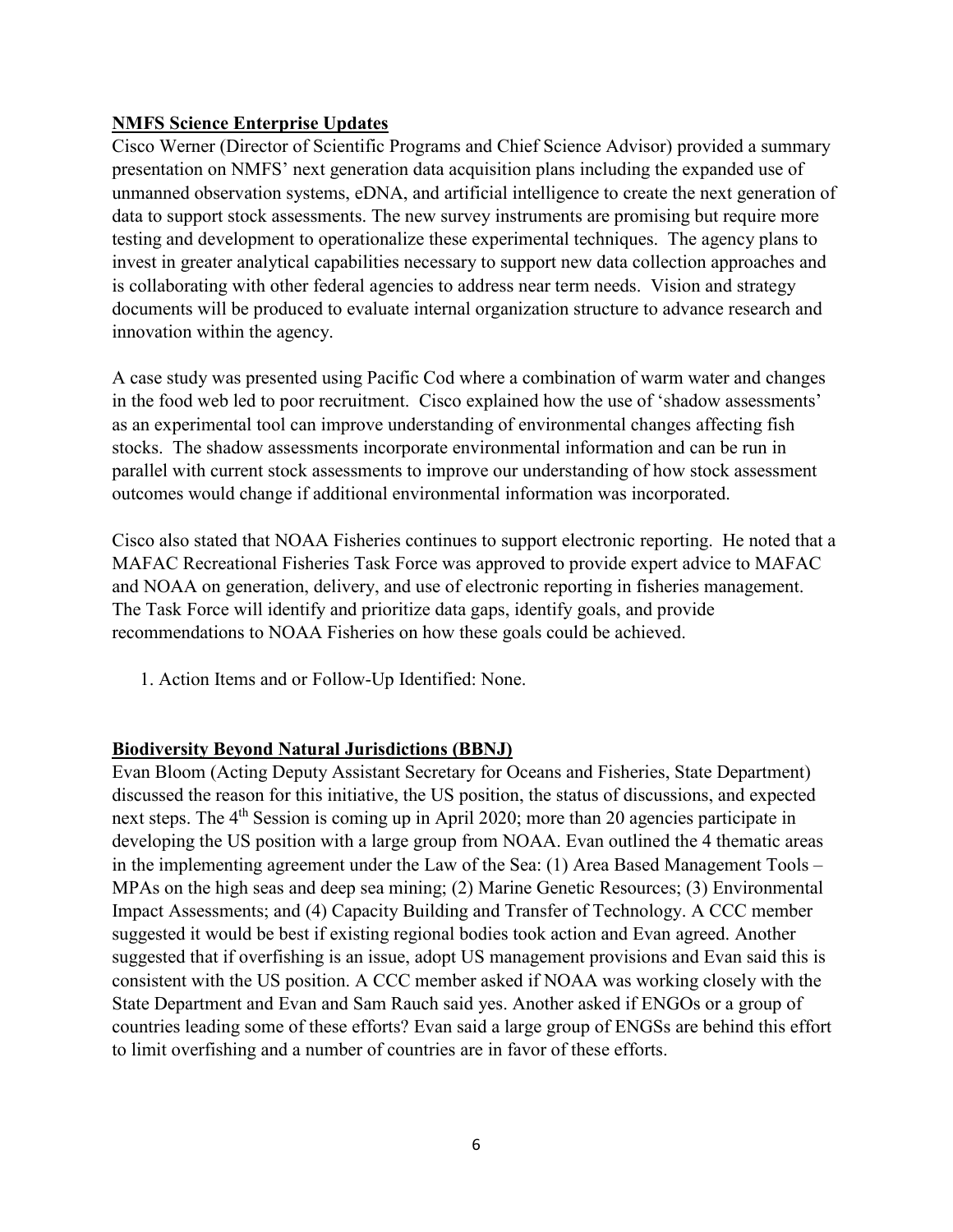1. Action Items and or Follow-Up Identified: None

#### **Response to Council Research Priorities**

Cisco Werner (Director of Scientific Programs and Chief Science Advisor) updated the CCC on how NMFS addresses the council research priorities, NMFS staff involved in development and implementation of scientific priorities, NMFS geographic strategic plans, multiple regional priorities, and formalizing requests. Cisco summarized science center participation in the development of Council priorities and the development of the Annual Guidance Memoranda (AGM) by each Center. These are generally updated in early spring, consistent with the development of the President's budget, and are usually available in May/June. Not all Councils were familiar with this document.

Ms. Simonds reported on the process used by the WPFMC to coordinate Council priorities with Center projects. Staff meet annually to coordinate efforts.

Cisco was asked if applicants under the various grant programs were encouraged to identify relevant Council priorities for their projects. This was a suggestion made at the 2017 CCC meeting. Chris Oliver replied that while this was not explicitly being done, it was happening implicitly.

- 1. Action Items and or Follow-Up Identified:
	- a. Cisco Werner will encourage Centers to follow a more consistent approach with the sharing of AGMs with the Councils.
	- b. Councils and Centers should continue to improve coordination on research priorities.
	- c. NMFS is encouraged to explicitly incorporate Council priorities into consideration for grant programs.

# **CCC Input for Committee of Fisheries (COFI)**

The Committee on Fisheries (COFI) was established to provide a global inter-governmental forum for consideration of international fishery and aquaculture issues, and to review and direct the work program for the FAO in the field of fisheries and aquaculture. Over 100 countries participate in the biennial meetings, that attract about 750 delegates and observers. The US delegation is led by the State Department and a Commerce lead. In addition, the delegation includes specialists from State and Commerce, a US Coast Guard representative, and a representative of the Regional Fishery Management Councils.

The next meeting will be held July 13-17, 2020 in Rome, Italy. Based on the procedure approved by the CCC in June 2018 (which follows the order of council CCC chairmanship), the Council representative would be someone from the South Atlantic Council (ideally a CCC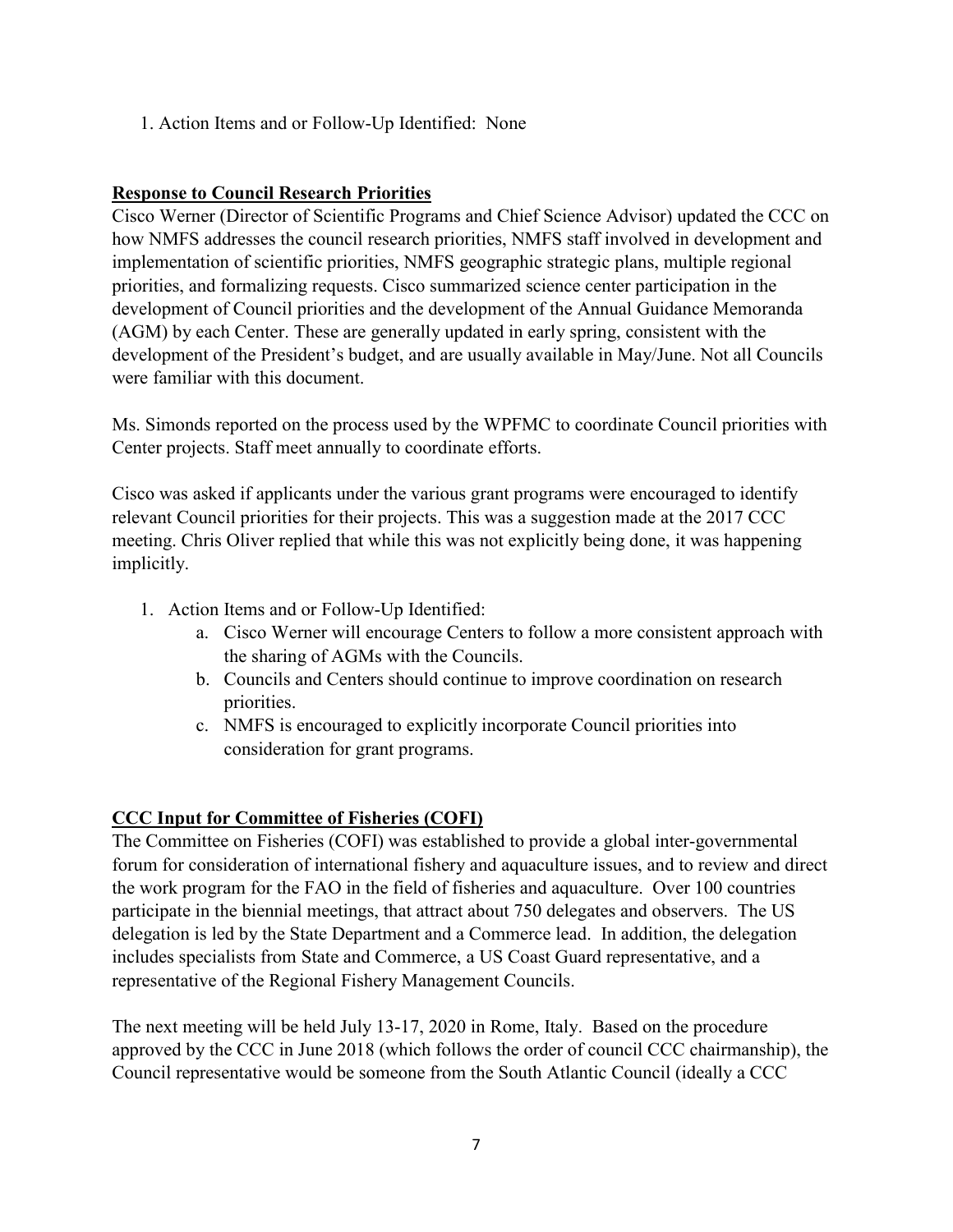member). If the SAFMC declines, then in falls to the WPFMC, and so on. Jessica McCawley, SAFMC Chair, will be the CCC representative at COFI 34.

Bill Tweit (Vice Chair, North Pacific FMC) provided a presentation that reviewed likely agenda items to provide guidance to the Council representative in the US delegation, based on CIOFI 33. These issues include aquaculture best practices, trade barriers, IUU fishing, climate change, lost and discarded fishing gear and voluntary guidelines on gear marking, marine mammal mortality recommendations, best practices for trawl gear, small scale and artisanal fisheries, marine debris, biodiversity, and labor conditions.

Bill suggested that we begin the process by designating a representative and establish expectations relative to representation of the CCC and councils. He also discussed items that may assist a Council representative to participate with more depth of knowledge on the range of issues. This provides the Council representative background to address the full range of issues for all eight Councils and participate in the development of US positions by NMFS and State. Additionally, to create more continuity between representatives, Bill suggested that the designated Council representative contact the prior representative and review reports from the last few meetings prior to attending. Bill also noted that after the COFI meets, the Council representative (potentially in partnership with the NMFS lead) should provide an overview of the results at the following CCC meeting.

1. Action Items and or Follow-Up Identified: The SAFMC will determine who will attend as the designated council representative, and report back to the CCC. Jessica McCawley, SAFMC Chair, will be the CCC representative at COFI 34.

# **National Standard 1 (NS1) Technical Guidance Workgroups Update**

Stephanie Hunt (Branch Chief, Policy and Guidance, Domestic Fisheries, Office of Sustainable Fisheries) updated the CCC on the status of efforts by the NS1 technical guidance workshop, which includes representatives from science centers, regional offices, and council staff. Ms. Hunt described the activities of three working groups and their sub-groups. In brief:

- Subgroup 1: Reference points and their proxies. Of note, this group may identify a way to use SPR for an overfished determination. Draft report expected for review summer 2020. A sub-group on catch accounting is expected to resume work in early 2020 and a report is expected in the summer or fall, 2020.
- Subgroup 2: Carry-over and Phase-In of ACLs. A draft report is being reviewed by Councils. Comments are due by January 15, 2020.
- Subgroup 3: Data Gaps and Alternative Management. Work is in progress but the timeline for the report is not yet determined.

CCC members discussed the report and asked several questions. In addition, the group noted these reports would be helpful for upcoming Council activities, such as an upcoming action in the WPFMC.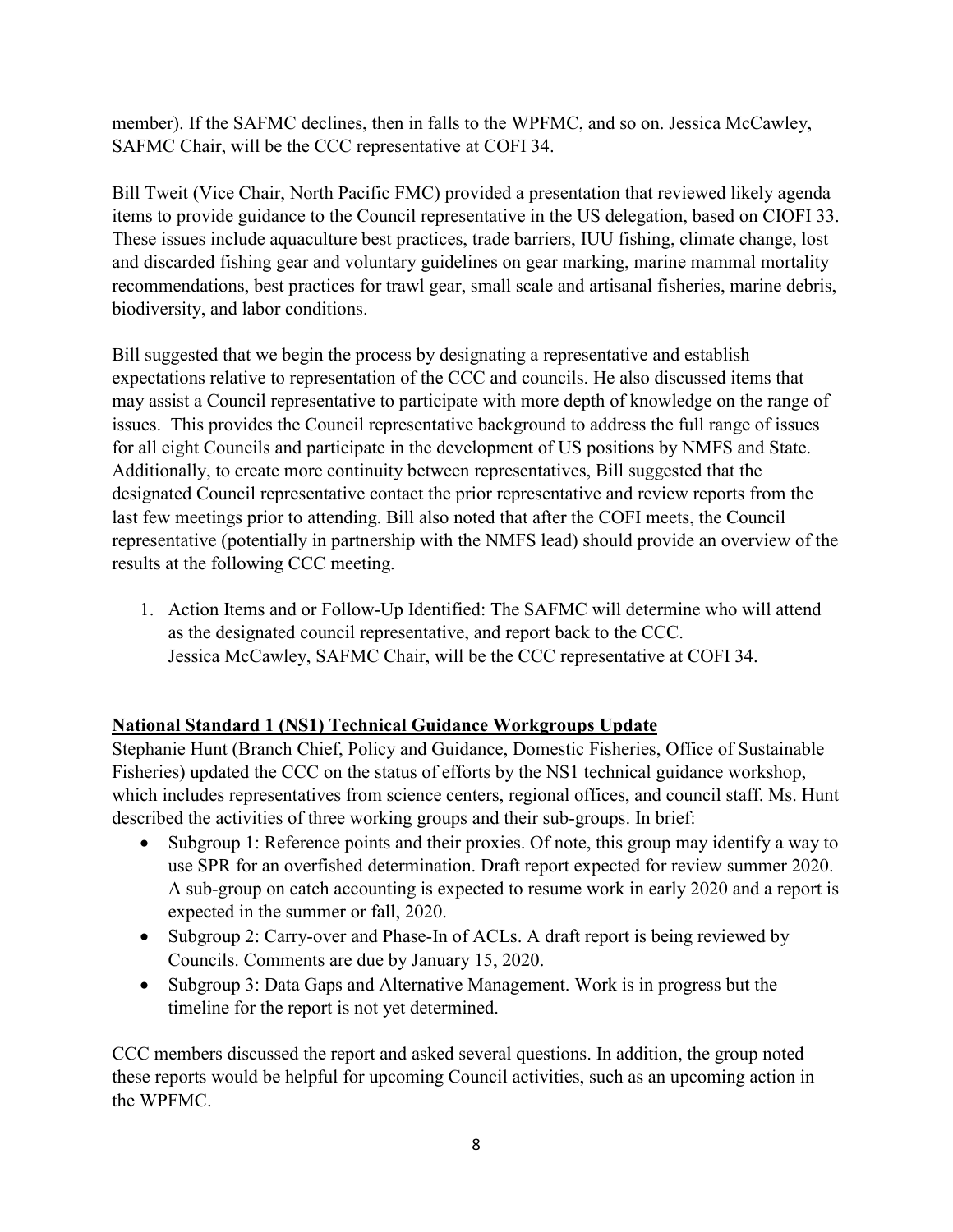- 1. Action Items and or Follow-Up Identified:
	- a. NMFS will confirm whether Subgroup 1 will provide guidance for situations with rejected analytic assessments that are using empirical approaches.
	- b. EBFM reference point advice is likely to be identified through a different process.
	- c. NMFS will ask the Catch Accounting Subgroup whether it will address how to consider the uncertainty in MRIP data when monitoring ACLs.

#### **NMFS Website**

Rebecca Ferro (Deputy Director at NOAA Fisheries Communications Office) updated the CCC on the status of the website migration, how the CCC suggestions were addressed, and website analytics. Recent changes to the website have led to increased traffic and improved satisfaction scores for many, but not all, user groups. In particular, mobile users are much more satisfied with the new site. Development is continuing, as improvements are planned for the search function and other NMFS organizations migrate to the site. Usability testing also continues to identify potential improvements. CCC members asked several questions about specific website issues (difficulty finding some documents, etc.) and offered suggestions for improvements.

1. Action Items and or Follow-Up Identified: NMFS will consider CCC suggestions. No further report in this topic expected.

# **DAY 3 – November 7, 2019 Management and Budget Update**

Brian Pawlak (Director of Fisheries' Office of Management and Budget) cover two topics:

1. Management and Budget Update – Brian reviewed the FY20 budget status – President's budget down overall from last year but an increase of \$1.2M for Regional Councils and Commissions, House Mark up from last year \$1.3M above FY19 for Regional Councils and Commissions, and Senate Mark same as last year. We are under a continuing resolution through November  $11<sup>th</sup>$  and there are greater than 100 pieces of Congressional direction in the House and Senate marks. Waiting on resolution of House/Senate bills. Brian also reviewed the plan to align to core fisheries drivers and programs in the budget. The Councils receive money from 3 lines: (1) Regional Council PPA, (2) Fisheries Management Programs & Services PPA, and (3) Fisheries Data Collections, Surveys, & Assessments PPA. For many years, Councils received additional funds for various topic and this was commonly referred to as "add-ons". NMFS is proposing to roll these amount up into the pertinent line listed above. NEPA, ACL, Regulatory Streamlining, SSC Stipends, Council Peer Review, and Deregulation/Regulatory Reform monies would be rolled up into the Fisheries Management Programs & Services PPA. The money some Councils receive to Expand Annual Stock Assessments would be rolled up into the Fisheries Data Collections, Surveys, & Assessments PPA. NMFS feels these changes would make the fisheries management base budget consistent, make the level of tracking the same for everyone, and simplify the awarding of grants.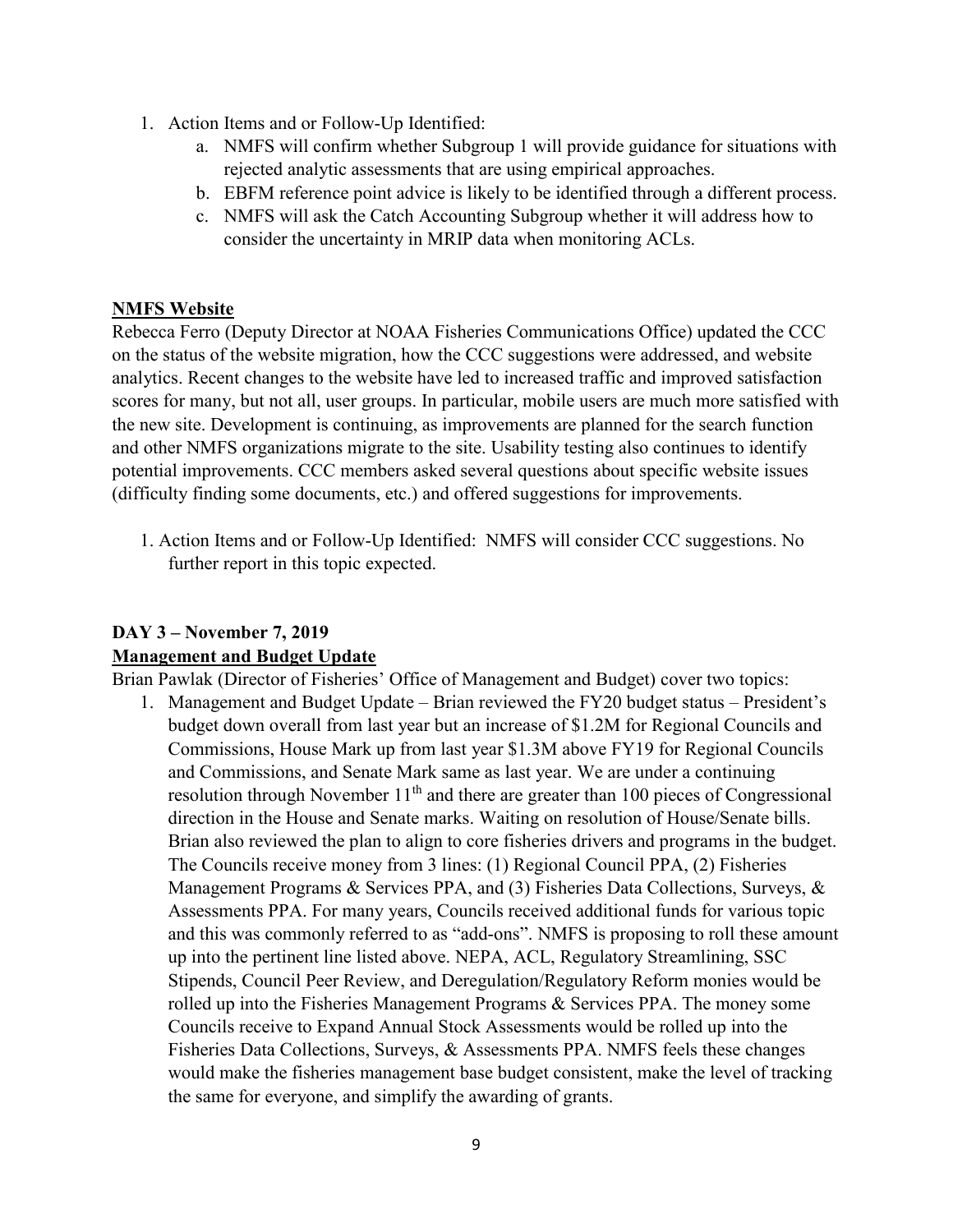The CCC had lots of questions about this change and how the allocation of monies would work in the future. NMFS feels these changes will put the Councils in a stronger position. If there are changes (up or down) to the funding levels, NMFS would determine how to do this and discuss with the Councils. The intent right now is to fix the amounts in these two line items at the current dollar amounts. The Regional Council PPA would continue to be distributed based on the agreed upon formula. The CCC expressed support for this change in general as it reflects the fact that these add-on monies are essential for the Councils to continue to function and meet the Congressionally-mandated work load; having them in "base line items" will be helpful into the future.

Brian also noted that while the continuing resolution is 14% of the FY funding, NMFS has made an effort to provide 50% of the FY20 Council funding (\$13.3M) by November 21, 2019. They anticipate releasing these funds before November  $21<sup>st</sup>$ . The CCC members expressed thanks to Brian, Paul and the grants folks for making the money available before the new calendar year starts.

- 2. NOAA Geographic Strategic Plans Brian reported that the 5 locally specific geographic plans are under review and the final revisions are being made. They expect to roll them out by the end of 2019 or early in 2020.
- 1. Action Items and or Follow-Up Identified:
	- a. The Executive Directors will discuss the issue of how to allocate funds within these two line items if the funding level goes up or down and bring a recommendation to the CCC at the May 2020 meeting.

#### **CCC Committees/Work Groups**

- Scientific Coordination Subcommittee (SCS) John Carmichael (Deputy Executive Director, SAFMC) reviewed the report. Proceedings of the January 16-19, 2018 meeting hosted by the PFMC in San Diego, CA are available and have been distributed. John also mentioned that the next meeting will be hosted by the NPFMC in the summer of 2020, hopefully in Alaska. The three main areas are incorporating ecosystem indicators into the stock assessment process, managing interacting species in EBFM, and then how do you assess and manage species exhibiting distributional changes.
- 1. Action Items and or Follow-Up Identified:
	- a. Continue planning for the next meeting.
	- b. The CCC agreed that future proceedings will only be produced in an electronic format.
- Habitat Work Group Roger Pugliese (SAFMC Senior Scientist) reviewed results from the workshop on EFH consultation and regional innovations. The workshop was held in Portland, Oregon, August  $20<sup>th</sup>$  through  $22<sup>nd</sup>$ .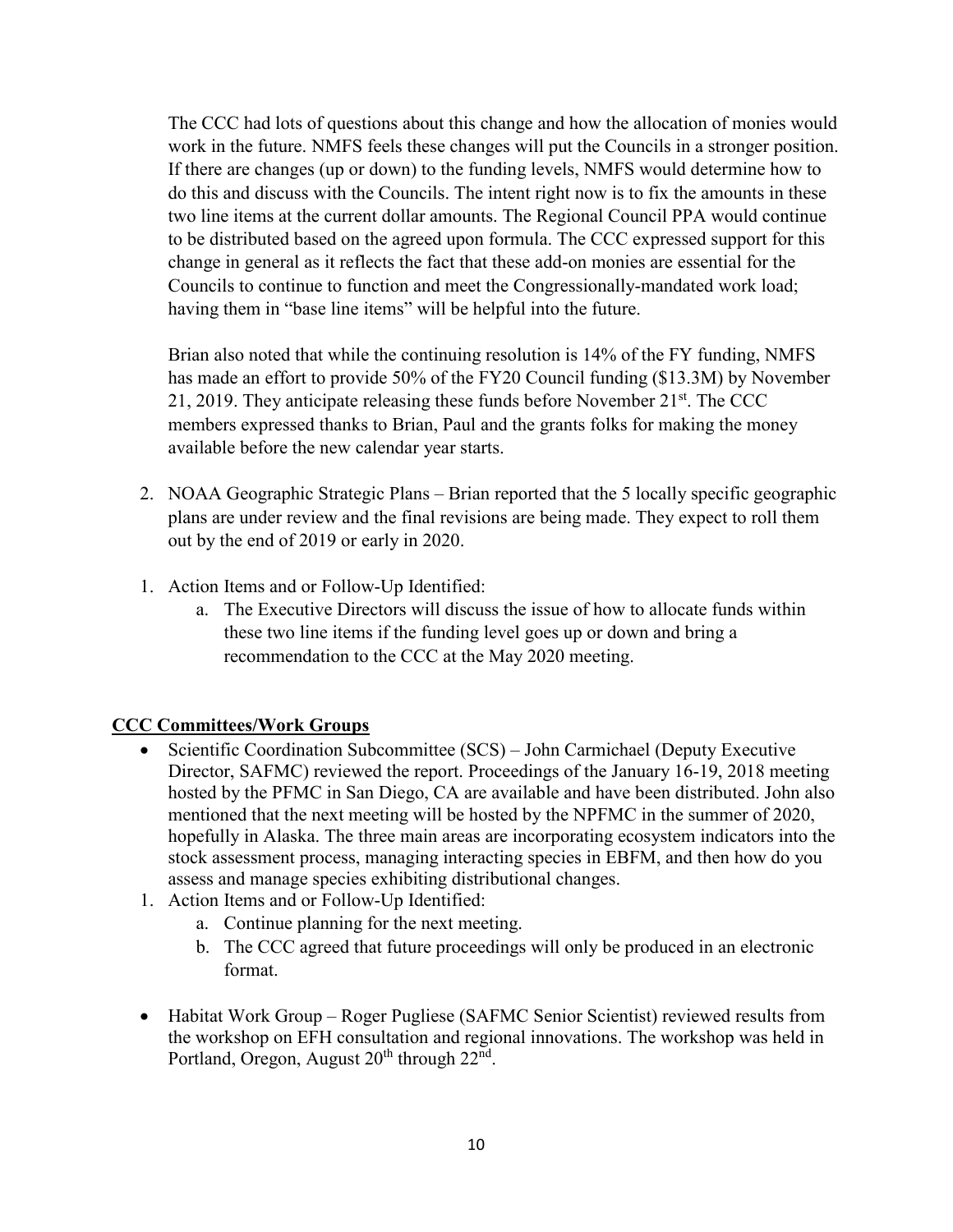- 1. Action Items and or Follow-Up Identified: The CCC requested the Habitat Work Group come back with more detail about Council and staff workload related to their suggested possible future CCC actions at the May CCC 2020 meeting.
- Council Communications Group (CCG) Kim Iverson (SAFMC Public Information Officer) reviewed the report outlining activity since the last CCC meeting.
- 1. Action Items and or Follow-Up Identified:
	- a. The CCG continues to work with Mary Sabo at the Mid-Atlantic Council to provide updates to the all-council website [www.fisherycouncils.org](http://www.fisherycouncils.org/) on a continuing basis and with Cameron Rhodes, Outreach Program Coordinator with the South Atlantic Council for posting 2019 CCC meeting information, with efforts to coordinate with NMFS on providing the meeting dates, materials, etc.
	- b. The CCG continues to provide updates to information relative to individual RFMCs, and other updates as to the website as needed.
	- c. The CCG has informally discussed the need to have an in-person meeting to better share current communication and outreach efforts and discuss needs as future issues arise.
- Electronic Monitoring Workgroup Mike Burner (Deputy Executive Director, PFMC) reviewed the group's recommendations on the draft procedural directive on minimum data retention period for electronic monitoring programs for federally managed US fisheries. **See Motion #4.**
- 1. Action Items and or Follow-Up Identified:
	- a. Mike will take the lead on drafting a letter to NMFS and provide it to Gregg for review by the other councils before it is sent to NMFS.
	- b. The same letter will be provided to the National Archives during the 45 day comment period when it is open.
- Regional Fishery Management Forum (CMOD) Work Group Bill Tweit (Vice Chair, NPFMC) reviewed the group's recommendations on a proposal for Council member ongoing development. Diana Evans summarized the group's recommendations for consideration by the CCC. Adam Issenberg, NOAA GC, expressed some concern about structuring the meeting as invitation only as this could raise FACA issues. Given that the objective is not to make recommendations to the agency, there should be a way to work this out. The was some discussion about the number of attendees and this will be discussed further. The CCC expressed support for this effort. **See Motion #5**.
- 1. Action Items and or Follow-Up Identified:
	- a. Get input from NMFS and reconvene the Steering Committee to develop recommendations for the May 2020 CCC meeting.
- Legislative Work Group there were no additional items to be addressed.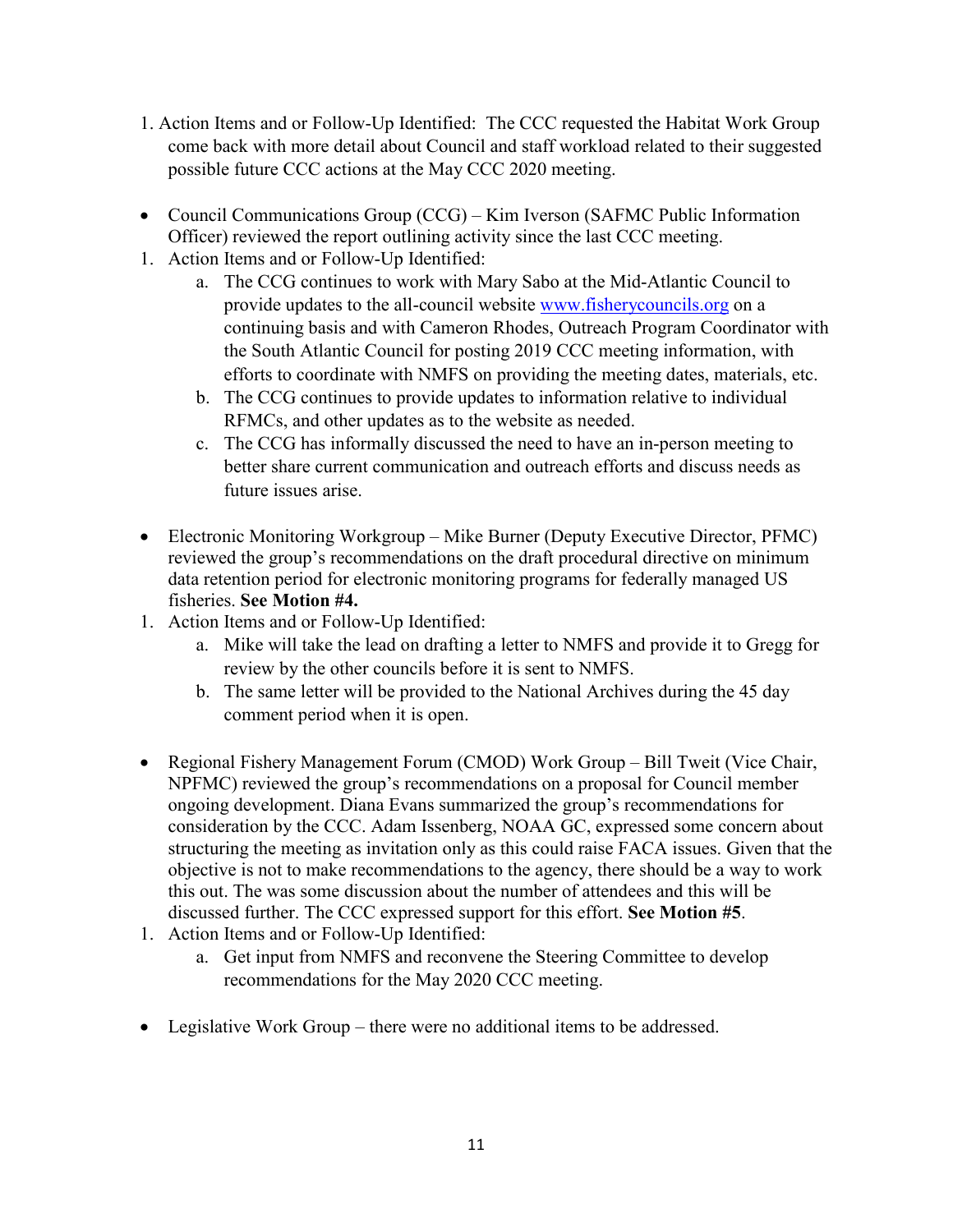#### **Other Business**

1. Terms of Reference – Gregg Waugh (Executive Director, SAFMC) reviewed the suggested changes to reflect the new meeting schedule, expected timing for briefing materials to be available, clarify when public comment will be scheduled, and the need for 95 days for the CCC to officially comment on documents. **See Motion #6**. Note: The revised Terms of Reference are included as **Attachment 4**.

#### **Actions, Wrap Up & Next Meeting**

- 1. Gregg Waugh (Executive Director, SAFMC) briefly reviewed the approved motions.
- 2. A CCC Meeting report will be available shortly after the meeting and will include the motions from the meeting.
- 3. May 26-29, 2020 WPFMC Host; Kitty reviewed preliminary arrangements for the meeting to be held at the Turtle Bay Resort, Kahuhu, HI. A memo with hotel arrangements will be distributed to the Executive Directors for them to share with their CCC members.
- 4. September 22-25, 2020 NMFS Host in DC/Silver Spring area.
- 5. Gregg reviewed a draft list of topics for the May 2020 meeting and the CCC added some topics. The revised list is included as **Attachment 3**.
- 6. Gregg expressed his thanks on behalf of the CCC to the presenters, to Alan Risenhoover and Stephanie Hunt for suggesting and arranging the Modern Fish Act session, and to Brian Fredieu, Anjanette Riley, and Diane Daly for all their help with the meeting.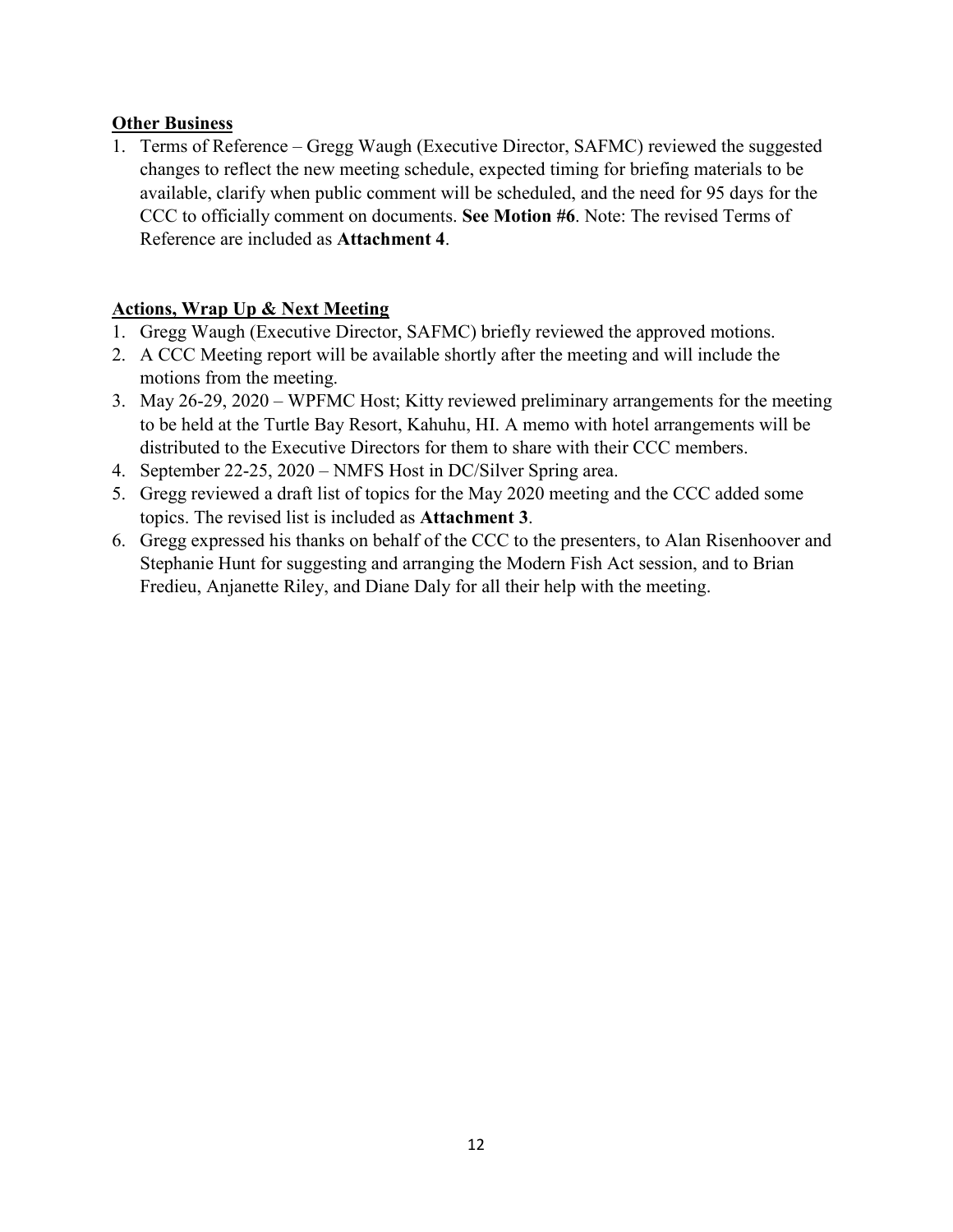# **MOTIONS APPROVED AT THE NOVEMBER 5-7, 2019 WASHINGTON, DC**

**MOTION #1:** Approve the recommended changes to the CCC Legislative Working Paper presented by the workgroup and reflected on the presentation slide:

#### **Approved without objection.**

- •The LC recommends that the Introduction section be turned into an Executive Summary.
- •The LC recommends a new topic be added –"Timing for FMP Revisions".
- •The Committee recommends that the topics be reorganized into 3 logical groupings.

#### **Science and Data Issues**

- 1.Stock Rebuilding
- 2.Climate Change and Regional Action Plans
- 3.Recreational Data
- 4.Commercial Data
- 5.Stock Assessment and Survey Data
- 6.Cooperative Research
- 7.Cooperative Data Collection

# **Fishery Management Issues**

- 1.Ending Overfishing
- 2.Annual Catch Limit Requirements and Exceptions
- 3.Forage Fish
- 4.Catch Share Programs
- 5.Mixed Use LAPP Moratorium

#### **Council Process & Authority**

- 1.Resources Available for Additional Mandates
- 2.Transparency Requirements
- 3.NEPA Compliance
- 4.Other Federal Statutes
- 5.EFP Authority
- 6.Timing for FMP Revisions
- 7.Deeming and Transmittal Process
- 8.Aquaculture
- Note: Items are not in priority order.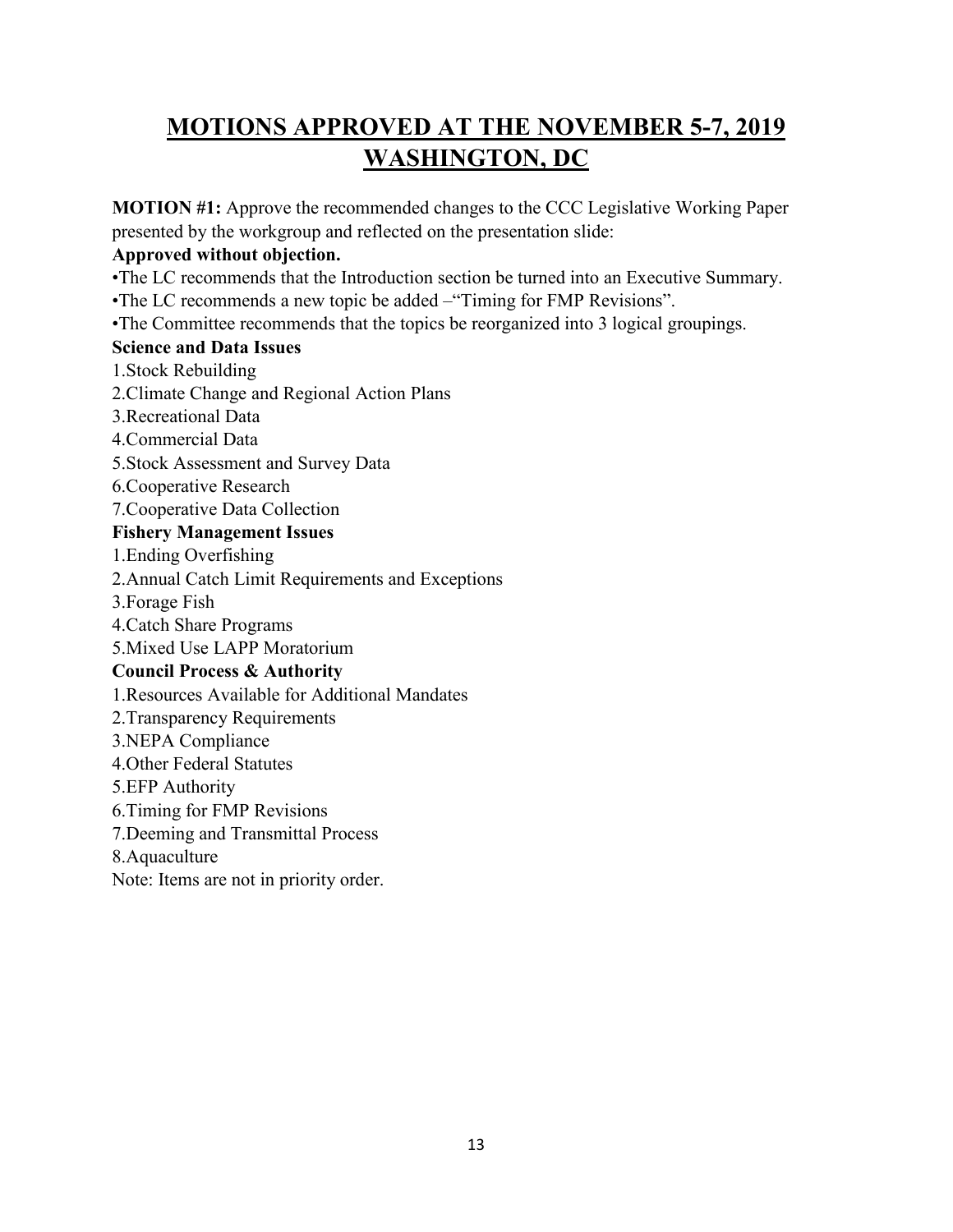**MOTION #2:** Conditional approval, based upon approval by individual councils, of the introductory language to the Legislative Working Paper proposed by the workgroup and reflected on the presentation slide.

#### **Approved without objection.**

•The Committee Recommends that the following be included in the introductory section of the Stock Rebuilding topic to better describe impacts of a requiring a higher probability (e.g., 75%) of rebuilding:

"The short-term impacts of a rebuilding plan on fishermen and fishing communities are a function of the catches allowed during the plan. Catches during a rebuilding period are determined in large measure by two factors: the target date for rebuilding the stock (i.e. the length of the plan) and the targeted probability of success. These two factors determine the fishing mortality rate during the rebuilding plan. For a fixed ending date, increasing the probability of success will generally result in a lower mortality target and, as a result, lower catches during rebuilding. In the case of multispecies fisheries, lower catches for individual "choke" stocks may reduce overall revenues from the fishery. Once a stock is rebuilt, catches may increase because the target fishing mortality rate is higher than the rebuilding rate. As a result, it is possible that in some cases the economic benefits of rebuilding more quickly to these higher catches may compensate for the reduced catches during the rebuilding period. This is likely to occur only for very productive stocks that rebuild quickly."

Motion #3: Conditional approval, conditional on regional comments on this language, of the working paper update on the consensus statement for forage fish presented by the workgroup and reflected on the presentation slide.

# **Approved without objection.**

**Motion #3:** Conditional approval, conditional on regional comments on this language, of the working paper update on the consensus statement for forage fish presented by the workgroup and reflected on the presentation slide.

#### **Approved without objection.**

•The LC recommends the following revised consensus statement for forage fish:

*The Councils recognize that forage fish cannot be defined with a one-size-fits-all description or criteria. Species identified as forage fish by the Councils tend to be small species with short lifespans and may have an important role in the marine ecosystem of the region. Some of these species may exhibit schooling behavior, highly variable stock sizes due to their short life spans, and sensitivity to environmental conditions. Some forage species may consume plankton, and some may be an important food source for marine mammals and seabirds. The term "forage fish" appears to imply a special importance of the species as prey, however nearly all fish species are prey to larger predators and thus all fish species provide energy transfer up the food chain.*

*Councils should have the authority to determine which species should be considered and managed as forage fish. Under existing MSA provisions, some Councils already recognize the importance of forage fish to the larger ecosystem functions and those species are regulated under the Council's FMPs where appropriate. The CCC is concerned that any legislative*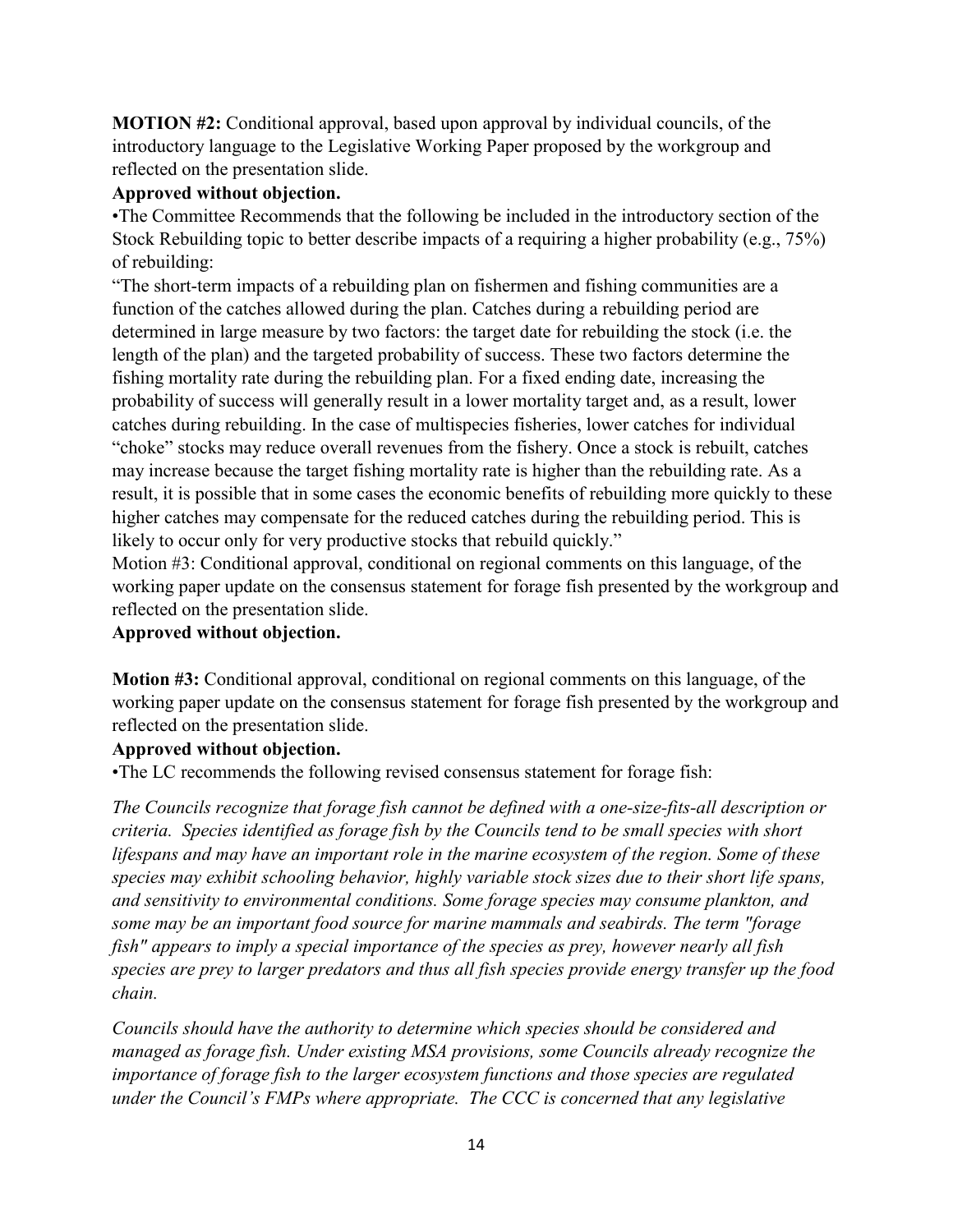*definition of forage fish, based on broad criteria --such as all low trophic level fish (plankton consumers) that contribute to the diets of upper tropic levels –will not include other important types of forage (e.g., squid), unintentionally include important target fish species (e.g., sockeye salmon), and allow for various interpretations by different interested parties and thus invite litigation.* 

*Provisions that would require Councils to specify catch limits for forage fish species to account for the diet needs of marine mammals, birds, and other marine life would greatly impact the ability of Councils to fulfill their responsibilities under the MSA. Many predators are opportunistic feeders and shift their prey based on abundance and availability. As a result, determining the exact amount of individual prey needed each year would be an enormous undertaking, and would divert limited research monies away from other critical research such as surveys and stock assessments.* 

*NOAA and the states do not currently have enough resources to survey target stocks, let alone prepare stocks assessments for forage species that would be needed to set scientifically based annual catch limits. In the absence of this critical information and necessary resources, catch limits would need to be restricted to account for this largely incalculable uncertainty. Prey needs for upper trophic predators are already accounted for as natural mortality removals in stock assessment models.* 

*Councils should retain the authority to determine species requiring conservation and management through development of FMPs. Any legislation that directs the Secretary to prepare or amend fishery management plans (e.g., recent legislation to add shad and river herring as managed species) creates conflicts with current management under other existing authorities.*

**MOTION #4:** The CCC should forward to NMFS the comments on the draft EM video data retention directive as presented. **Approved without objection.**

#### *Number is for reference and is not intended for prioritization.*

1. Minimizing EM storage costs is the primary concern of the CCC. For that reason, the CCC recommends that the directive adopt a maximum retention period that applies to all programs. The CCC recommends that the maximum retention period be minimized and **clearly justified.** 2. The CCC recommends NMFS consider allowing flexibility to have program specific minimum retention periods. The draft directive identifies multiple reasons for establishing a minimum retention period associated with potential uses of the video. The CCC believes that many of these activities can and should be accomplished simultaneously.

3. The CCC recommends a focus on the use of EM data to The draft directive requires an interim period necessary to "monitor catch against some type of quota, allocation, or ACL" for the purpose of establishing the duration of the interim period and that the interim period be identified in advance of establishing program specific retention periods. Such uses should be limited to the administration of the EM program, and the duration of the period should be minimized to the extent practicable. The CCC believes the length of this period should be the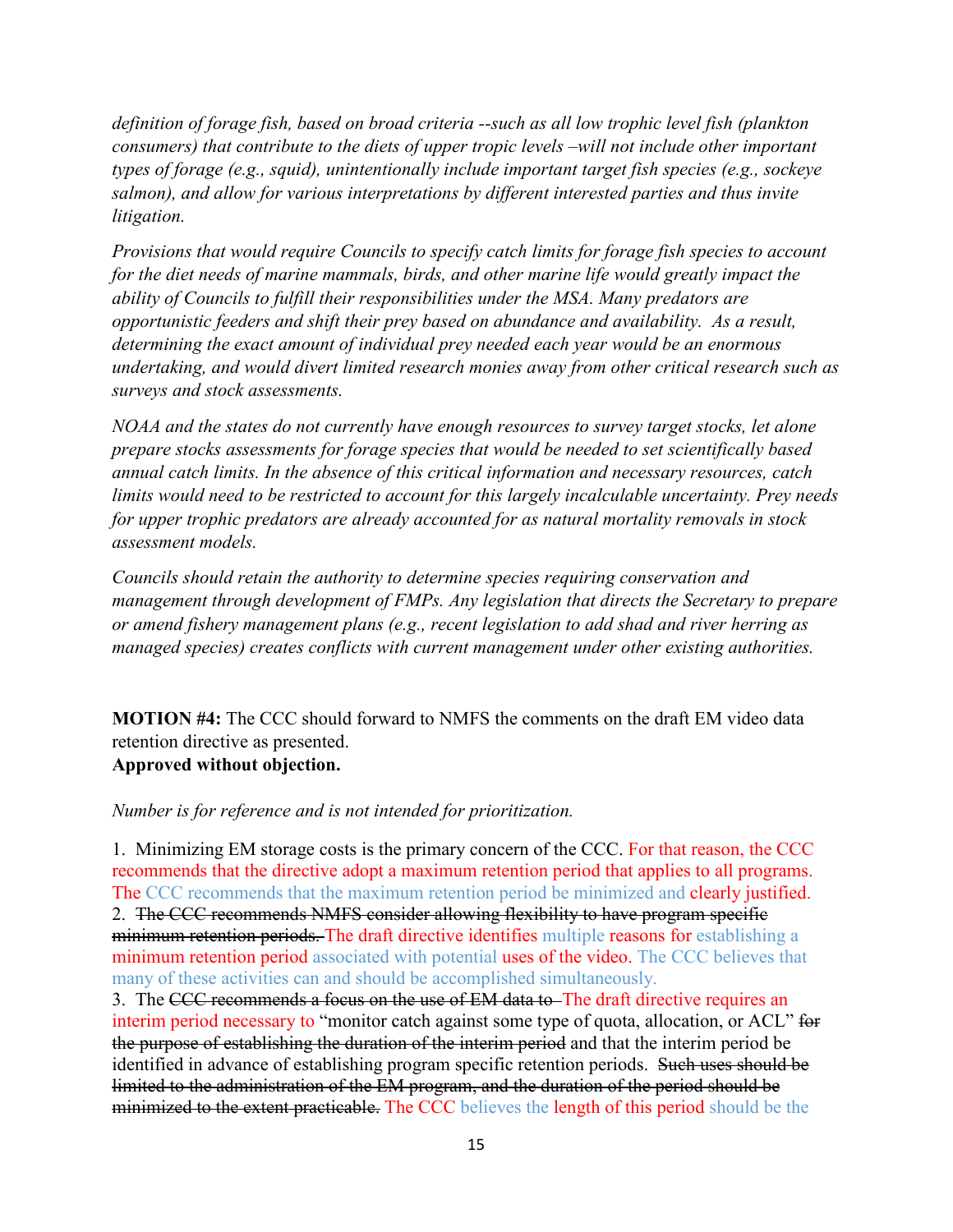minimum needed to accomplish these tasks thereby enhancing the Council's ability to control storage costs.

4. The Directive does not specify a maximum monitoring period but indicates it would be program specific; therefore, the CCC further recommends that a maximum duration of this interim period be established in the Directive, (e.g., the Minimum Retention Period will start no later than three months after the end of the fishing season/year.)

5. The CCC is concerned about Federal records data confidentiality, access, and ownership of the stored data. Although the draft Directive does not discuss these topics, the CCC would like to emphasize its importance and the need to document how NMFS will protect these data. The CCC suggests the final storage directive incorporate NMFS decisions regarding these topics or consider a new directive that will discuss protection of Federal records and how these protections are applied to EM data.

**MOTION #5:** Accept the CCC CMOD Committee Recommendations as presented. **Approved without objection.**

- The CCC establish an ongoing Council member training program, with the purposes and structure as laid out in the CMOD Committee's written proposal.
- The CCC create a steering committee to manage the training program under the direction of the CCC, and this committee would oversee hiring of facilitators and setting the agenda.
	- Councils would volunteer to host the training in their region on a rotating basis.
- The Committee is leaning toward a cost-sharing option between the Council and NMFS, option 3a in the proposal. [Committee proposes]
	- NMFS would pay 50% of share costs plus travel for NMFS participants
	- Each Council would pay an equal part of the Councils' 50% of shared costs, and travel for its own participants.

**MOTION #6:** Approve the amended Terms of Reference presented.

# **Approved without objection.**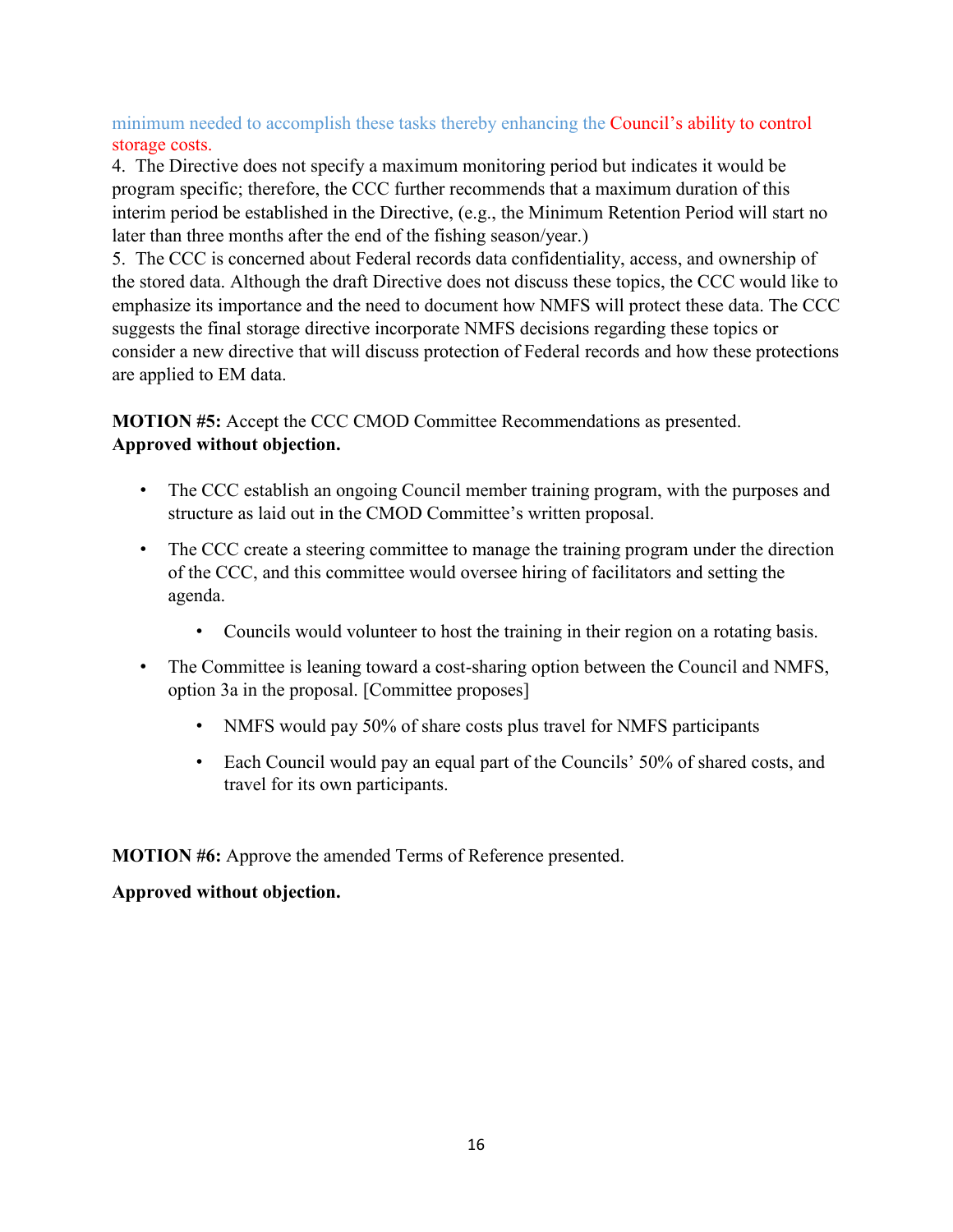#### **ATTACHMENT 1**

#### **Input from Executive Director's on Topics at the November 5-7, 2019 CCC Meeting Washington, DC**

**Purpose:** Have one Executive Director identified for each agenda item to stimulate discussion. Each ED would provide a short paragraph, with any action items and/or follow-up identified, to be included in a Meeting Report that we will go over briefly before we adjourn on Thursday.

| DAY 1 - November 5, 2019                                        | <b>ED</b> |
|-----------------------------------------------------------------|-----------|
| <b>NMFS Update &amp; FY19 Priorities</b>                        |           |
| <b>FY20 Priorities</b>                                          | Gregg     |
| <b>Best Available Scientific Information</b>                    | Carrie    |
| <b>Shifting Distribution Workshop</b>                           | Gregg     |
| <b>Policy Directive System</b>                                  | Gregg     |
| Aquaculture                                                     | Carrie    |
| Legislative Outlook & MSA Reauthorization                       | Dave      |
| Legislative Work Group Report                                   | Dave      |
| <b>Roundtable Discussions</b>                                   | Dave      |
| DAY 2 - November 6, 2019                                        | ED        |
| Modern Fish Act - Approaches for Recreational Fisheries         | Chris     |
| When/How to Address Allocations with Assessments using new MRIP | Gregg     |
| <b>NMFS Science Enterprise Updates</b>                          | Carrie    |
| <b>Biodiversity Beyond Natural Jurisdictions (BBNJ)</b>         | Kitty     |
| Response to Council Research Priorities                         | Tom       |
| CCC Input for Committee of Fisheries (COFI 34) July 2020        | Dave      |
| NS1 Technical Guidance Workgroup Update                         | Tom       |
| <b>NMFS Website</b>                                             | Tom       |
| DAY 3 - November 7, 2019                                        | ED        |
| Management and Budget Update                                    | Gregg     |
| NOAA Geographic Strategic Plan                                  | Miguel    |
| <b>CCC Committees/Work Groups</b>                               | Gregg     |

#### **Format for short paragraph:**

- 1. Topic and presenter
- 2. Brief statement of major points addressed, and any big issues discussed

Terms of Reference Gregg

- 3. Action Items and or Follow-Up Identified:
	- a. Item #1.
	- b. Item #2.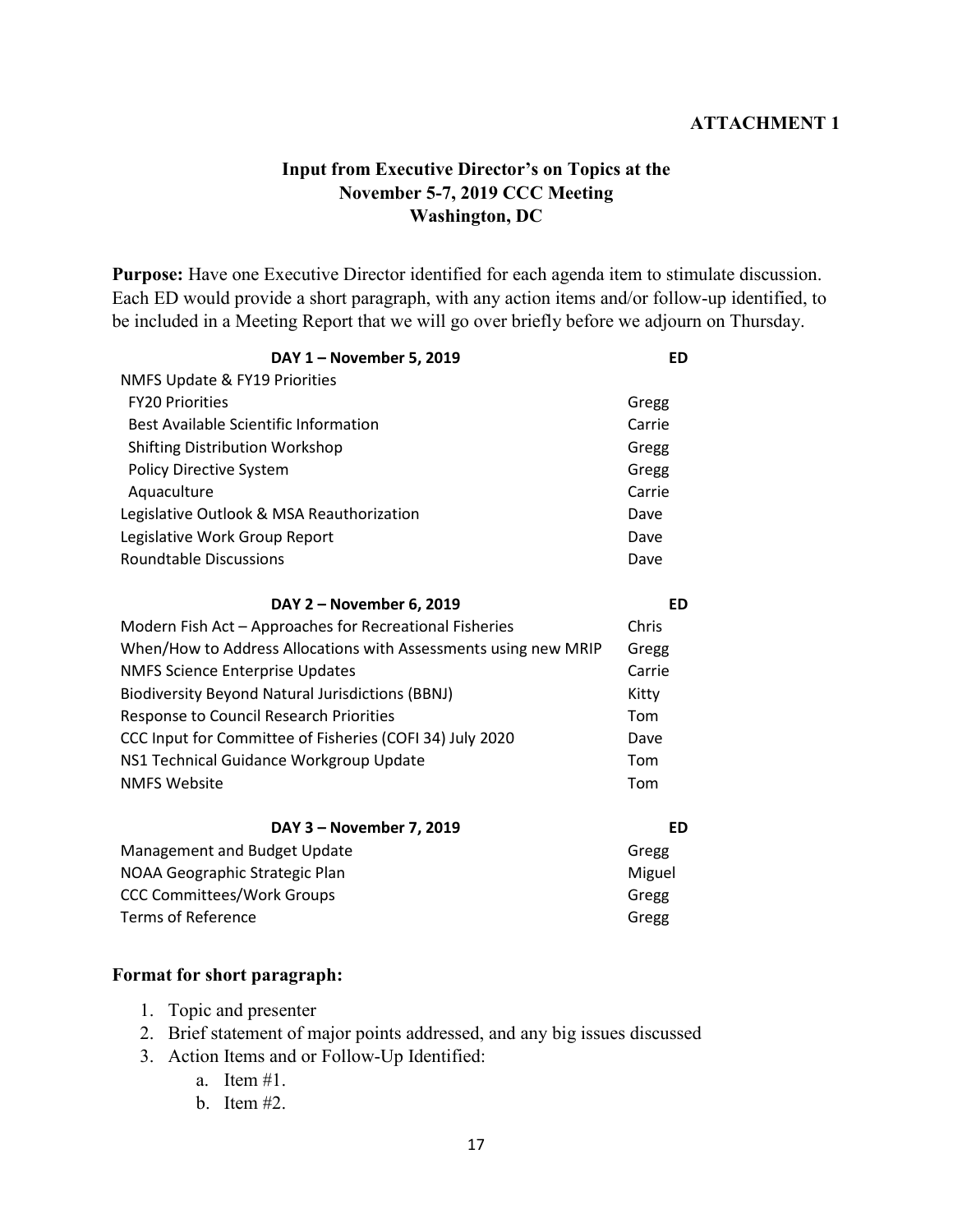# **ATTACHMENT 2. CCC AGENDA**

# **FINAL AGENDA**

#### **COUNCIL COORDINATION COMMITTEE MEETING Omni Shoreham 2500 Calvert Street Northwest Washington, DC 20008 November 5-7, 2019**

#### **Tuesday, November 5, 2019**

| <b>Time</b><br>$1:30 - 1:50$ | <b>Discussion Item</b><br>Welcome/Introductions<br>• Who's Who                                                                                                       | <b>Presenter(s)</b><br>Jessica McCawley<br>Chris Oliver                                   |
|------------------------------|----------------------------------------------------------------------------------------------------------------------------------------------------------------------|-------------------------------------------------------------------------------------------|
| $1:50 - 1:55$                | Background<br>• May 2019 CCC Transcript<br>• May 2019 CCC Meeting report                                                                                             | Gregg Waugh                                                                               |
| $1:55 - 3:00$                | <b>NMFS</b> Update<br>• FY20 Priorities<br>• Best Available Scientific Information<br>• Shifting Distribution Workshop<br>· Policy Directive System<br>• Aquaculture | Chris Oliver<br>Alan Risenhoover<br>Alan Risenhoover<br>Alan Risenhoover<br>David O'Brien |
| $3:00 - 3:15$                | Public Comment                                                                                                                                                       | Jessica McCawley                                                                          |
| $3:15 - 3:30$                | <b>Break</b>                                                                                                                                                         |                                                                                           |
| $3:30 - 5:30$                | Legislative Outlook &<br><b>MSA Reauthorization</b>                                                                                                                  | David Whaley                                                                              |
|                              | Legislative Work Group Report<br>• Meeting Minutes<br>• Presentation<br>• CCC Working Paper                                                                          | David Witherell                                                                           |
|                              | Roundtable Discussion with Congressional<br>Members/Staff                                                                                                            | Jessica McCawley                                                                          |
| 5:30                         | <b>Adjourn for the day</b>                                                                                                                                           |                                                                                           |

### **Dinner on your own**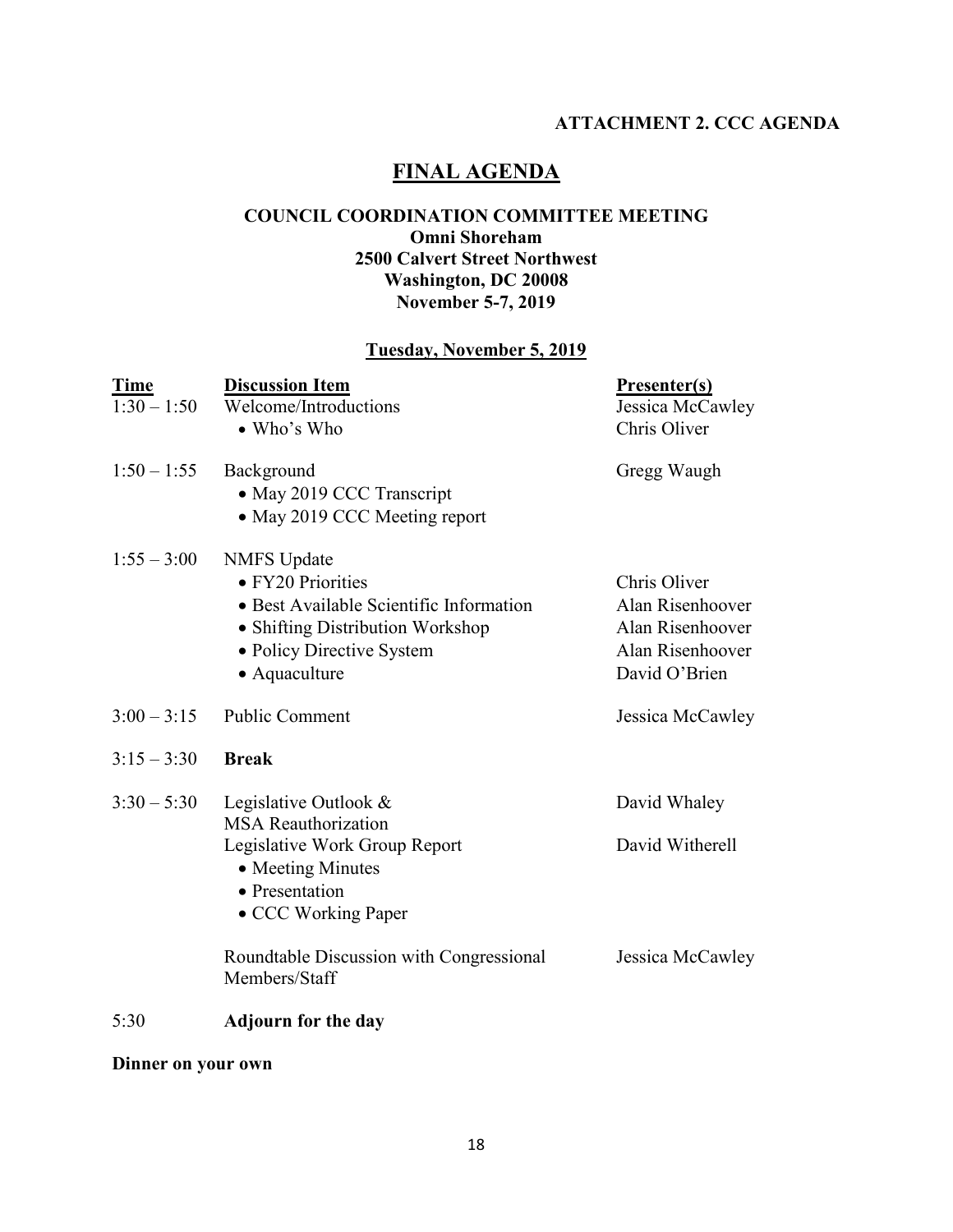# **COUNCIL COORDINATION COMMITTEE MEETING**

# **Wednesday, November 6, 2019**

| <b>Time</b><br>$8:30 - 8:45$ | <b>Discussion Item</b><br>Welcome and Agenda Review                                                                                                                                                                                                                                                            | Presenter(s)<br>Jessica McCawley      |
|------------------------------|----------------------------------------------------------------------------------------------------------------------------------------------------------------------------------------------------------------------------------------------------------------------------------------------------------------|---------------------------------------|
|                              | $8:45-10:15$ Modern Fish Act Sec. 102<br>Presentations<br>• Chris Horton, Congressional Sportsmen's Foundation<br>• Toni Kerns, Atlantic States Marine Fisheries Commission<br>• Mike Burner, Pacific Fishery Management Council<br>• Julia Beaty, Mid-Atlantic Fishery Management Council<br>Group Discussion |                                       |
| $10:15 - 10:30$ Break        |                                                                                                                                                                                                                                                                                                                |                                       |
|                              | $10:30 - 11:30$ When/How to Address Allocations with<br>Assessments Based on new MRIP Data<br>$\bullet$ MAFMC<br>$\bullet$ SAFMC<br>$\bullet$ GMFMC<br>$\bullet$ NEFMC                                                                                                                                         | Each Council<br><b>NMFS</b>           |
|                              | 11:30 - 12:30 NMFS Science Enterprise Updates                                                                                                                                                                                                                                                                  | Cisco Werner                          |
|                              | $12:30-2:00$ Lunch on your own                                                                                                                                                                                                                                                                                 |                                       |
| $2:00 - 2:30$                | <b>Biodiversity Beyond Natural Jurisdiction</b><br>(BBNJ)                                                                                                                                                                                                                                                      | Evan Bloom<br><b>State Department</b> |
| $2:30 - 2:45$                | Discussion of BBNJ                                                                                                                                                                                                                                                                                             | Group                                 |
| $2:45 - 3:15$                | Response to Council Research Priorities<br>• Council Research Plans                                                                                                                                                                                                                                            | Cisco Werner                          |
| $3:15 - 4:00$                | CCC Input for Committee of Fisheries 34                                                                                                                                                                                                                                                                        | <b>Bill Tweit</b>                     |
| $4:00 - 4:15$                | <b>Break</b>                                                                                                                                                                                                                                                                                                   |                                       |
| $4:15 - 4:45$                | NS1 Technical Guidance Workgroups Update                                                                                                                                                                                                                                                                       | Stephanie Hunt                        |
| $4:45 - 5:15$                | <b>NMFS Website</b>                                                                                                                                                                                                                                                                                            | Rebecca Ferro                         |
| 5:15                         | <b>Adjourn for the day</b>                                                                                                                                                                                                                                                                                     |                                       |

**Dinner on your own**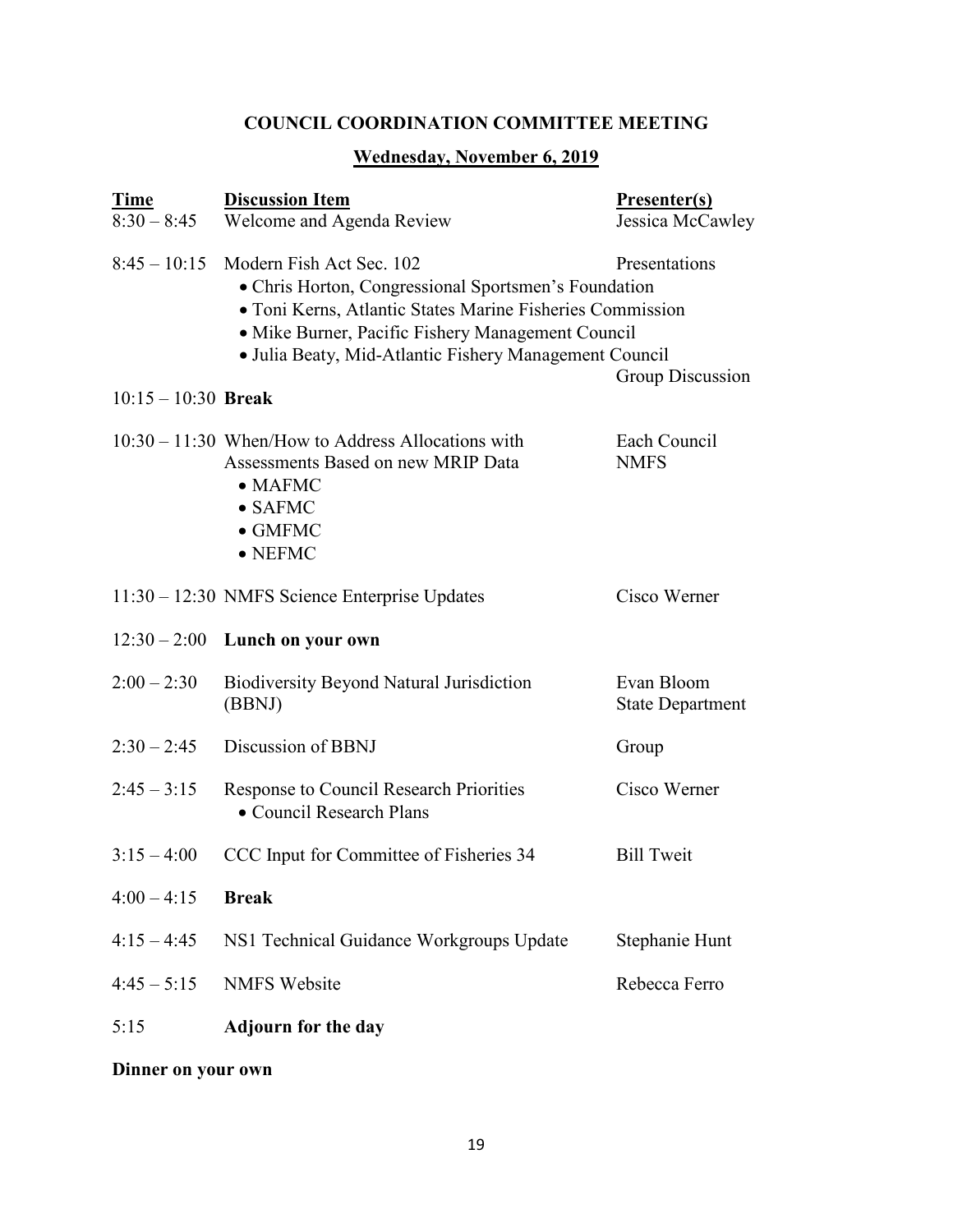# **COUNCIL COORDINATION COMMITTEE MEETING**

# **Thursday, November 7, 2019**

| <b>Time</b>           | <b>Discussion Item</b>                                                                                                                                                     | <b>Presenter(s)</b>                 |
|-----------------------|----------------------------------------------------------------------------------------------------------------------------------------------------------------------------|-------------------------------------|
| $8:30 - 8:40$         | Welcome and Agenda Review                                                                                                                                                  | Jessica McCawley                    |
| $8:40 - 10:00$        | Management and Budget Update<br>NOAA Geographic Strategic Plans                                                                                                            | <b>Brian Pawlak</b>                 |
|                       | 10:00 – 11:00 CCC Committees/Work Groups<br>• Scientific Coordination Subcommittee (SCS)<br>• Habitat Work Group<br>$\circ$ Report<br>o Presentation                       | John Carmichael<br>Roger Pugliese   |
|                       | • Council Communications Group<br>• Electronic Monitoring Work Group<br>· Regional Fishery Management Forum (CMOD) Bill Tweit                                              | Kim Iverson<br>Mike Burner          |
| $11:00 - 11:15$ Break |                                                                                                                                                                            |                                     |
|                       | $11:15 - 11:45$ Other Business<br>• Terms of Reference/Gregg Waugh                                                                                                         | Jessica McCawley                    |
|                       | 11:45 – 12:30 Actions, Wrap Up and Next Meeting<br>• May 26-29, 2020 – WPFMC Host<br>Turtle Bay Resort, Kahuhu, HI<br>$\circ$<br>• September 22-25, 2020 – NMFS Host in DC | Gregg Waugh<br><b>Kitty Simonds</b> |
| 12:30                 | <b>Adjourn meeting</b>                                                                                                                                                     |                                     |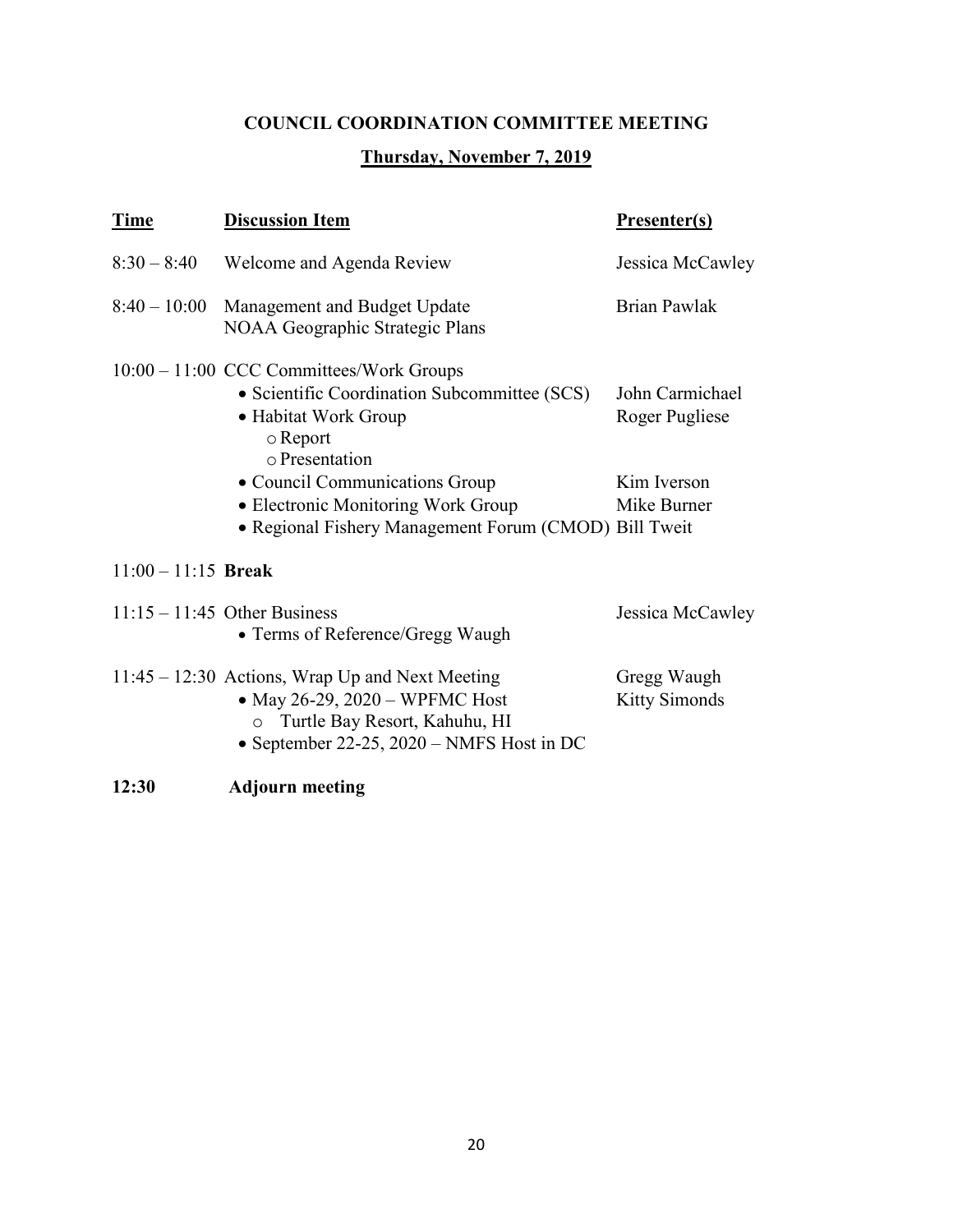#### **ATTACHMENT 3.**

#### COUNCIL COORDINATION COMMITTEE MEETING

Turtle Bay Resort 57-091 Kamehameha Hwy Kahuku, HI 96731

May 27-29, 2020

#### **Draft Topics:**

- 1. NMFS Update & FY 20 Priorities
- 2. Public Comment
- 3. Legislative Outlook & MSA Reauthorization
- 4. Legislative Work Group Report
- 5. Where are we going? Big picture discussion.
- 6. Update on NS1 Technical Guidance Workshops
- 7. Unique Trip Identifier
- 8. IUU Report to Congress
- 9. CCC input for COFI 34
- 10. BBNJ
- 11. NOAA Geographic Strategic Plan
- 12. Modern Fish Act and the Section 102 Report
- 13. Oceana vs Pritzker Case Review NOAA GC
- 14. Management and Budget Update
- 15. CCC Committees/Work Groups
- 16. Other Business
- 17. Actions, Wrap Up and Next Meeting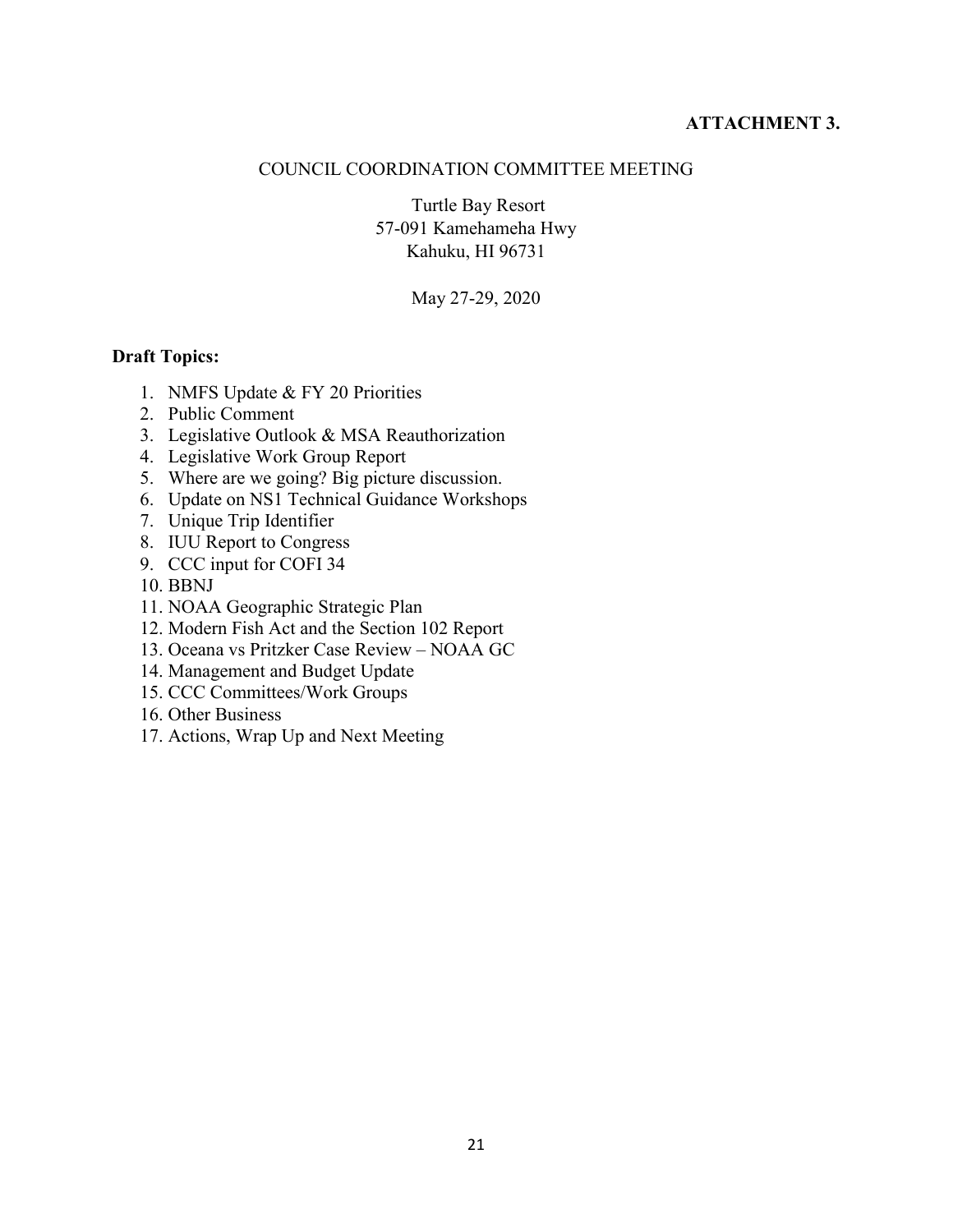# **Terms of Reference for the Council Coordination Committee (Approved by CCC November 7, 2019)**

#### **1. Establishment.** Under Section 302(l) of the Magnuson-Stevens Fishery Conservation and Management Act (MSA), the Councils may establish a Council Coordination Committee (CCC). The CCC consists of the chairs, vice chairs, and executive directors of each of the eight Councils, or other Council members or staff, in order to discuss issue of relevance to all Councils, including issues related to the implementation of the Act. Neither NOAA Fisheries (NMFS), NOAA General Counsel, nor any other Federal entity is a formal member of the CCC, and, therefore, the procedures described in this Terms of Reference apply regardless of whether federal personnel are present. Under the MSA Section 302(i), CCC meetings are held to the same procedural standards as any Council meeting.

**2. Membership.** The CCC consists of members from each of the regional Councils: the Chair, the Vice-chair(s), and the Executive Director, or their respective proxies. Only Council staff or Council members may serve as proxies.

**3. Organization.** The CCC will be directed by the Chair and Vice-chair of the Council that is hosting the annual CCC meeting during that calendar year (January 1 through December 31). Councils with more than one Vice-chair will need to determine who will be the CCC Vicechair in the year when they host the CCCmeeting.

(a) **Rules of Order.** Roberts Rules of Order will be used to conduct business when a decision or recommendation of the CCC is needed. The CCC will operate by consensus whenever possible. Any member of the CCC can make a motion, but each Council will be limited to one vote, made by the chair of each Council (or vice-chair/proxy). Motions approved by the CCC reflect the opinions of the collective CCC, but are not binding on any individual Council. However, these decisions can be made on behalf of all of the regional Councils on a case by case basis, depending on the issue or vote at hand. The responsibility to follow-through on CCC actions, and to represent the CCC in general, falls upon the host Council for that particular calendar year.

(b) **Meetings.** The CCC will normally meet twice per year. Generally, an interim meeting is held to discuss budgets and other pressing matters and is hosted by NMFS in Washington, D.C. The primary, annual CCC meeting is hosted, on a revolving basis, by one of the Councils, normally in later spring or early summer. The CCC Chair for that calendar year may call other meetings as necessary. NMFS, in consultation with the CCC Chair, may schedule periodic conference calls with the CCC to discuss issues of immediateconcern.

Emergency meetings shall be held at the call of the CCC chair. The CCC shall strive to announce meetings two years in advance.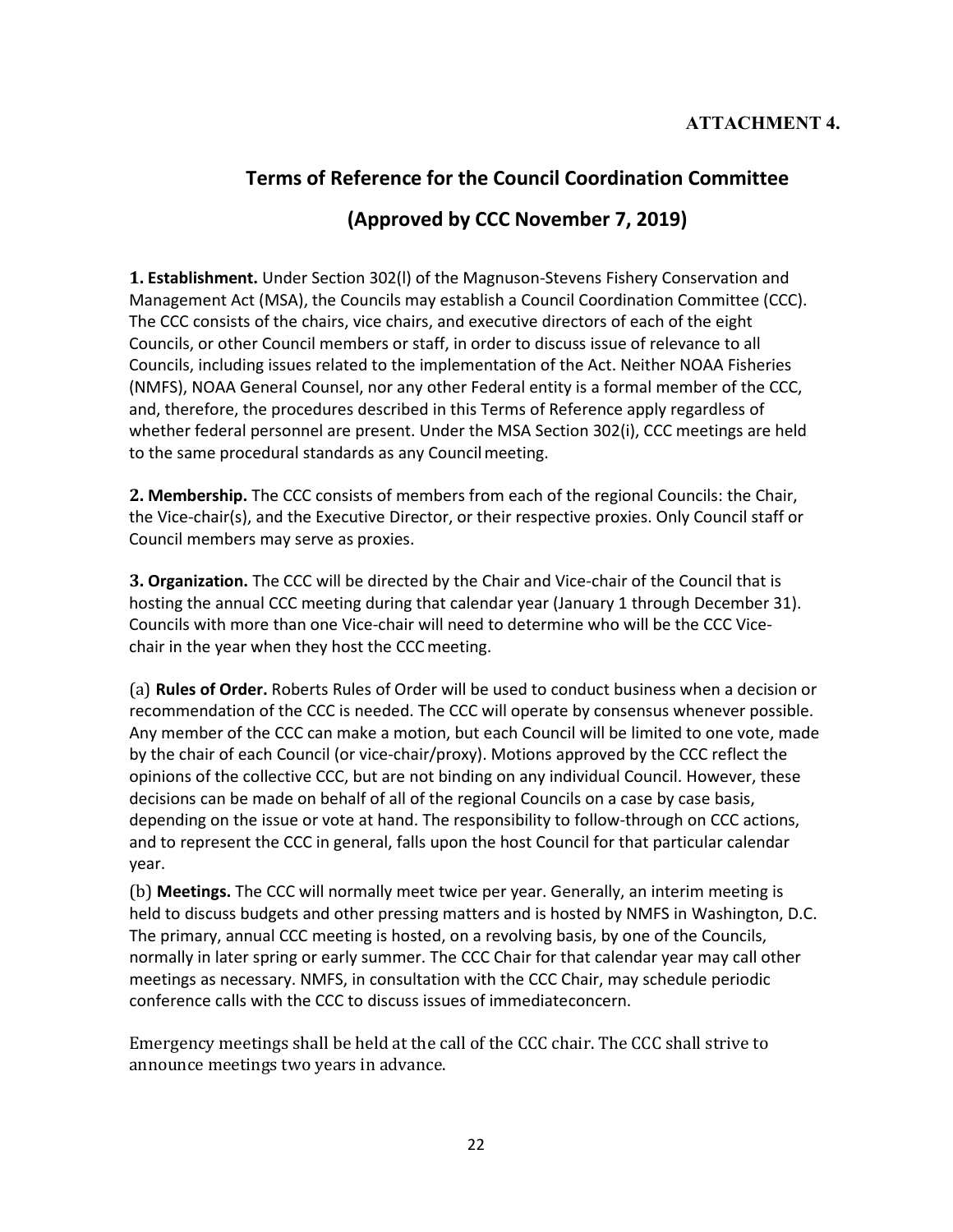The CCC chair will coordinate approval for in-person meetings of CCC work groups, subcommittees, or other informal staff collaborative efforts, and will notify other Councils of conference calls planned by these groups.

(c) **Agenda**. For the primary, annual meeting, a draft agenda will be prepared in advance by the host Council and will be distributed to the other Councils and NMFS for review and comment. In the case of the interim meeting, NMFS will develop a draft agenda for review and comment by the Councils. Timely notice of the interim and annual meetings, including the agenda, will be provided, and such notice will be published in the Federal Register.

(d) **Availability of Documents**. The CCC will make documents relevant to the CCC meeting available to the public asfollows:

i) All presentations and handouts should be posted to the NMFS or CCC website two weeks before the agenda item is discussed and updated as necessary following themeeting. The CCC Chair may approve the distribution of late materials, however, all materials should be posted at least one week prior to the meeting.

ii) Presentations and handouts that are not posted to the NMFS or CCC website in advance of the meeting, should, be made available for the public at themeeting.

iii) For ease of public access and ensuring compliance with IT requirements, the NMFS or CCC website will be the official repository of CCC meeting documents.

iv) Agenda, presentations, handouts, and associated documents will be maintained on the NMFS or CCC website for at least 5years.

(e) **Meeting Minutes**. MSA Section 302(i) requires detailed minutes of each meeting, except for any closed session, to be kept and made available to the public. The host of the meeting will provide the detailed minutes to include a record of the persons present, a complete and accurate description of matters discussed and conclusions reached, and copies of all statements filed within a reasonable period of time following the meeting. If desired, the host may choose to provide a transcript of the meeting in lieu of detailed minutes. CCC meeting agendas, materials, and meeting minutes or transcripts will be available on the NMFS or CCC website.

(f) **Public Participation**. CCC meetings will be open to the public and public comment will be permitted at the discretion of the Chair. Public comment will be accepted at the beginning of the meeting after the Assistant Administrator's presentation, not to exceed 30 minutes, and should be shown on the agenda. Written comments will be encouraged on agenda items, and if received will be placed in the briefingmaterials.

(g) **Closed Sessions**. The CCC may hold closed sessions for limited purposes, with or without a Federal presence, as consistent with MSA Section 302(i)(3) and codified at 50 CFR 600.135(c). In summary, the CCC should follow the guidance listed below when closing sessions to the public: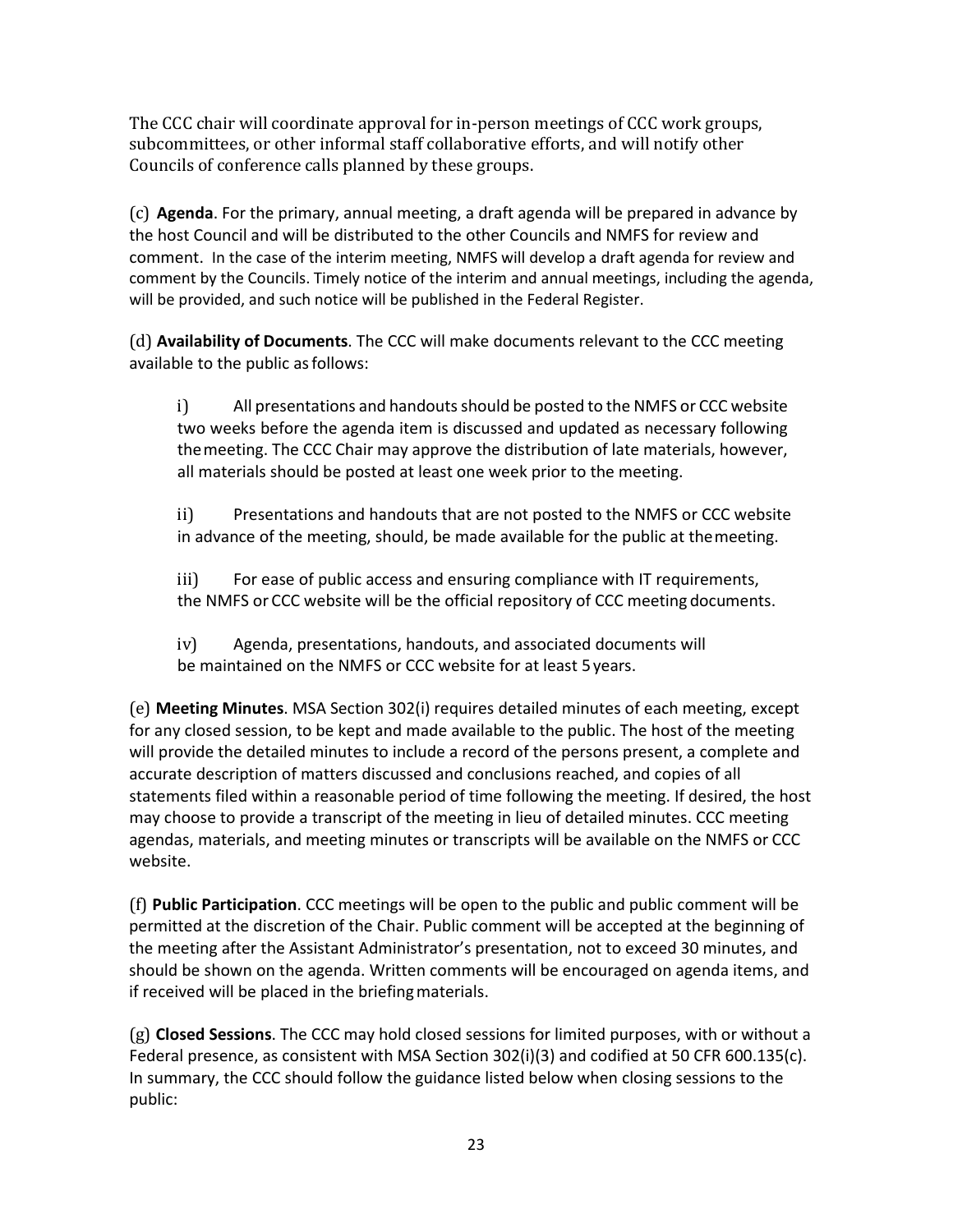i) CCC sessions may be closed to discuss those items specified in MSA Section 302(i)(3) and50 CFR 600.135(c), i.e., national security, employment, litigation and internal administrative matters.

ii) Discussion of issues and associated actions that do not qualify to be closed (i.e., that affect the public) must be made inpublic.

iii) A closed meeting must be noticed as part of an agenda of the main meeting, except for brief closures allowed under MSA Section302(i)(3)(B).

iv) Before closing a meeting or portion thereof, the CCC should consult with NOAA General Counsel to ensure that the matters to be discussed fall within the exceptions to the requirement to hold public meetings.

(h) **Subcommittees/Work Groups**: Work groups or subcommittees may be established to address particular issues, and include members from the CCC, other Council members, Council staff, members of Council-established advisory bodies and NMFS staff with expertise as necessary. CCC Working Group and Subcommittee recommendations or reports shall be reviewed and approved by the CCC before being authorized as a CCC perspective. The Legislative Work Group, Council Communications Group, Scientific Coordination Subcommittee, and Habitat Work Group are standing CCC bodies. These groups will report at least annually to the CCC, and the CCC will provide guidance for future subcommittee/work group activities when receiving the reports. Staff from the CCC host council will also chair the Council Communications Group and the Habitat Workgroup for that year.

i) Scientific Coordination Subcommittee (SCS). The SCS will consist of the Chairs from each of the Regional Council Scientific and Statistical Committees (SSCs), or their respective proxies. The function of the SCS, in conjunction with Council staff, is to plan and conduct meetings or workshops to discuss scientific issues of national importance based on terms of reference or topics provided by the CCC. The SCS will be chaired by the SSC Chair (or designee) on an *ad hoc*, rotational basis, as determined by the CCC. Approval for national meetings or workshops of the SSCs will occur at CCC meetings (see 3(b) above).

(i) **Functions**. In accordance with MSA Section 302 (i), the CCC is exempt from the requirements of the Federal Advisory Committee Act (FACA). As such, the CCC's can provide recommendations from leadership of the eight regional fishery management Councils to the Federal Government (usually to the Secretary of Commerce through NMFS). The CCC has adopted the following statement with regards to making recommendations:

*"The CCC is established in the MSA to discuss issues of relevance to all Councils, including issues related to the implementation of this Act. Although all Councils adhere to the same MSA and national standards, the eight regional Councils often have differing regional priorities, needs, experiences, attitudes, relationships, and philosophies regarding fisheries management. It is important that NMFS and the public are aware of these differences. In addressing requests*